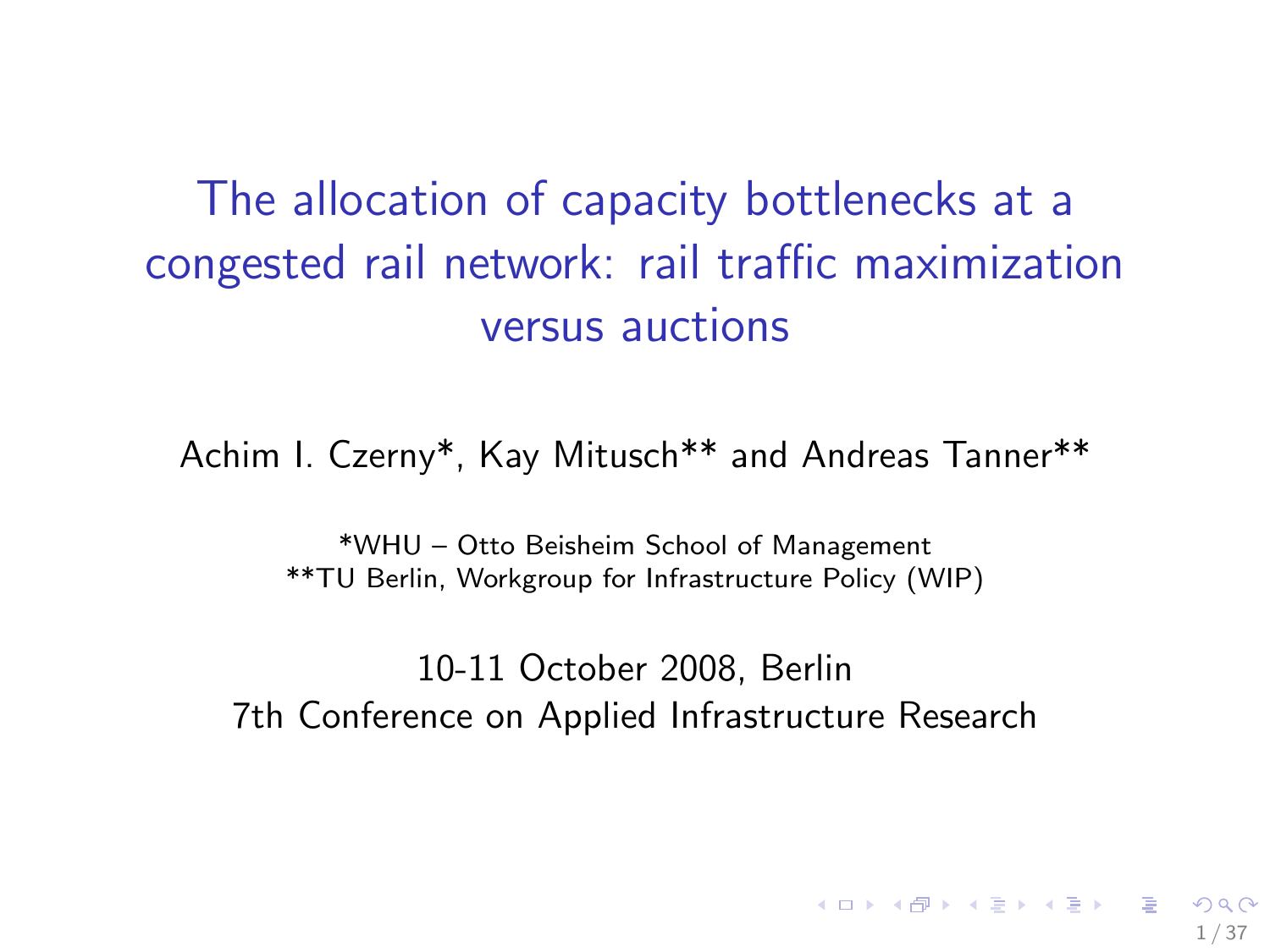## **Overview**

#### [Introduction](#page-2-0)

[Basic model without intermodal competition and environmental](#page-8-0) [externalities](#page-8-0)

[Linear tariffs and rail traffic maximization \(regime](#page-13-0) m)

[Linear tariffs and scarcity premiums/auctions \(regime](#page-19-0) a)

[Extended model with intermodal competition and environmental](#page-28-0) [externalities](#page-28-0)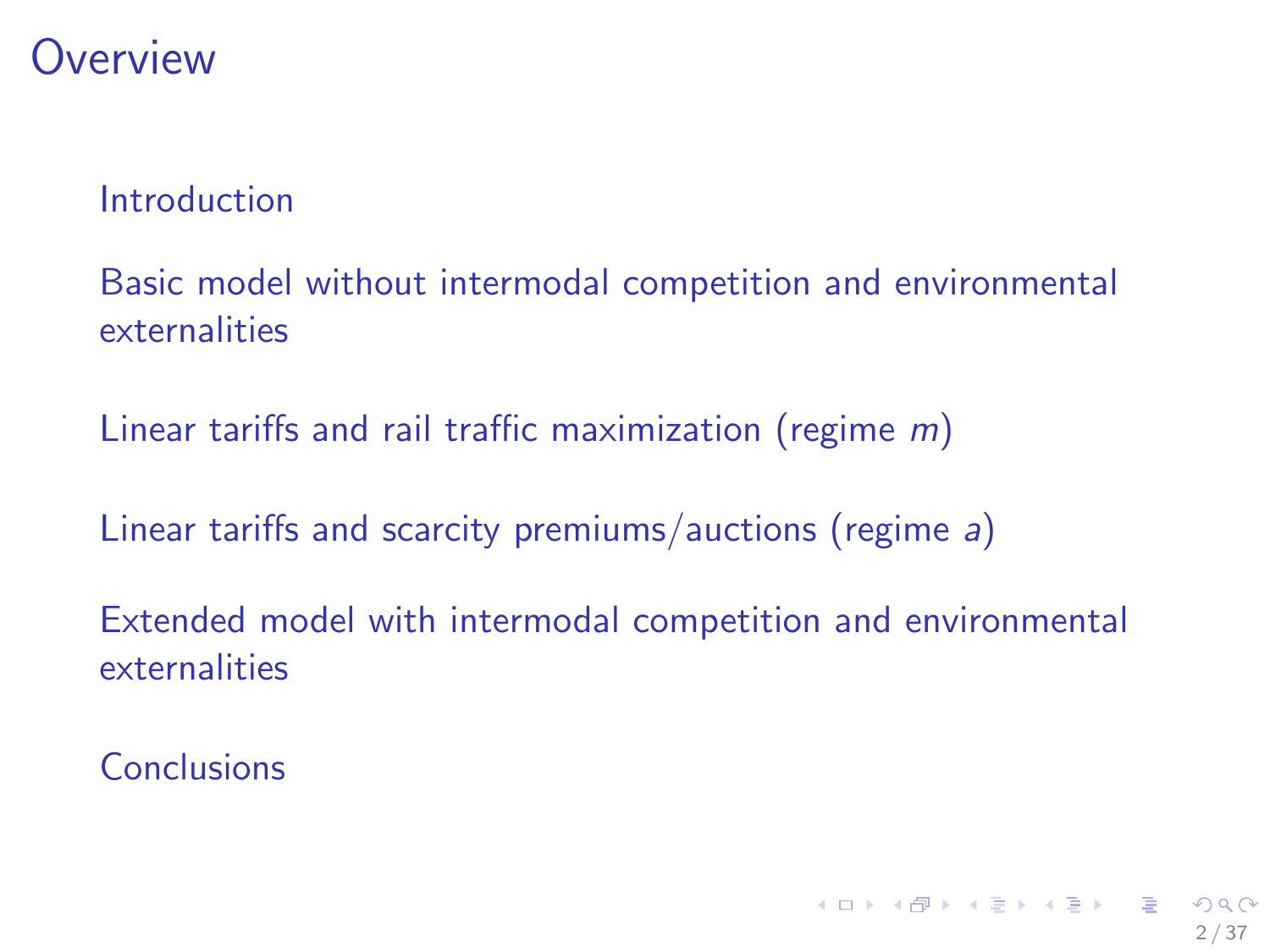# **Overview**

#### [Introduction](#page-2-0)

[Basic model without intermodal competition and environmental](#page-8-0) [externalities](#page-8-0)

[Linear tariffs and rail traffic maximization \(regime](#page-13-0) m)

[Linear tariffs and scarcity premiums/auctions \(regime](#page-19-0) a)

<span id="page-2-0"></span>[Extended model with intermodal competition and environmental](#page-28-0) [externalities](#page-28-0)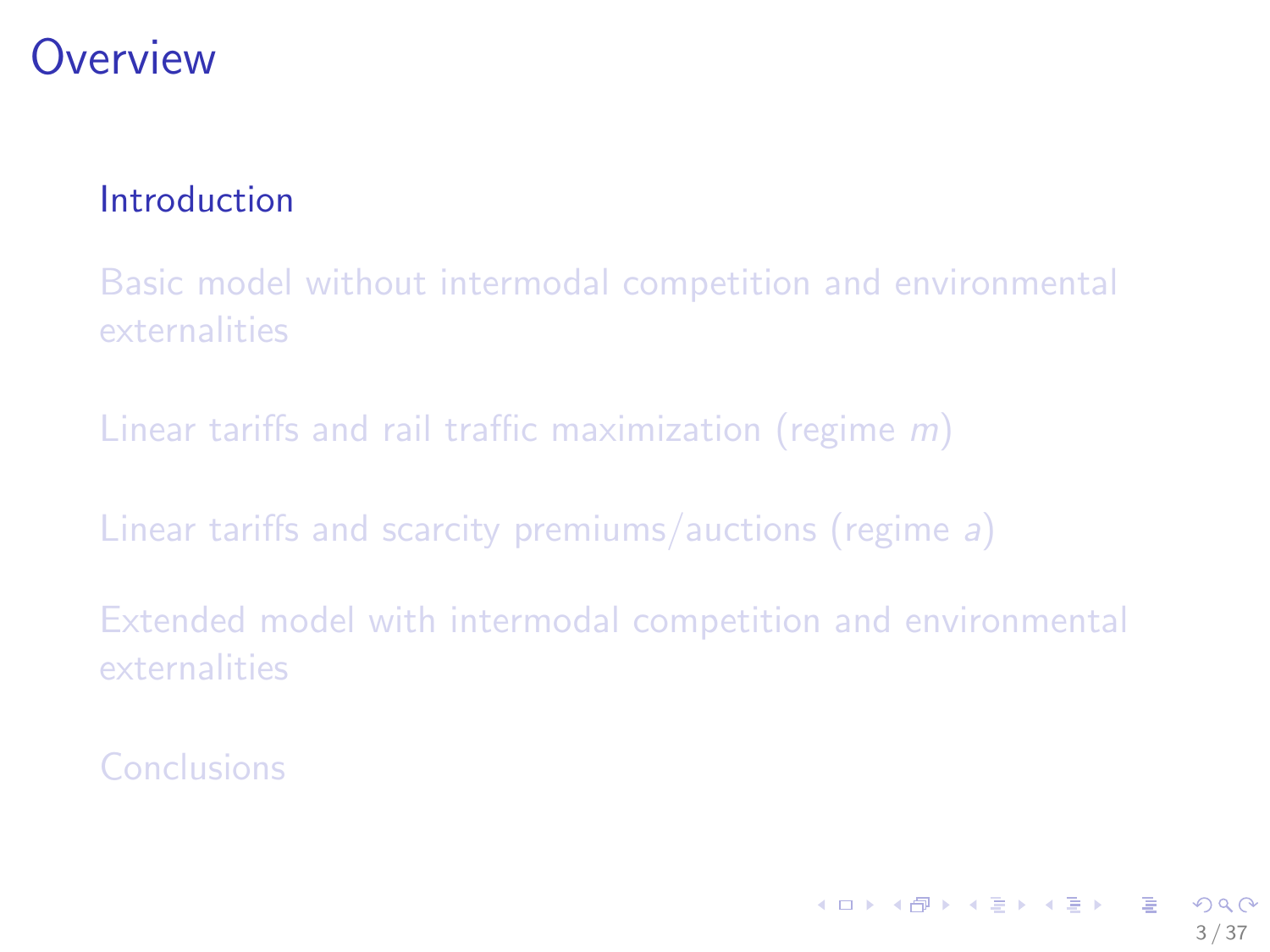"German" way of allocating railway capacity versus auctions:

|               | Germany       | Auctions         |
|---------------|---------------|------------------|
| Excess demand | Rail traffic  | Scarcity premium |
|               | maximization  |                  |
| Revenue       | Linear tariff | Linear tariff,   |
| generation    |               | scarcity premium |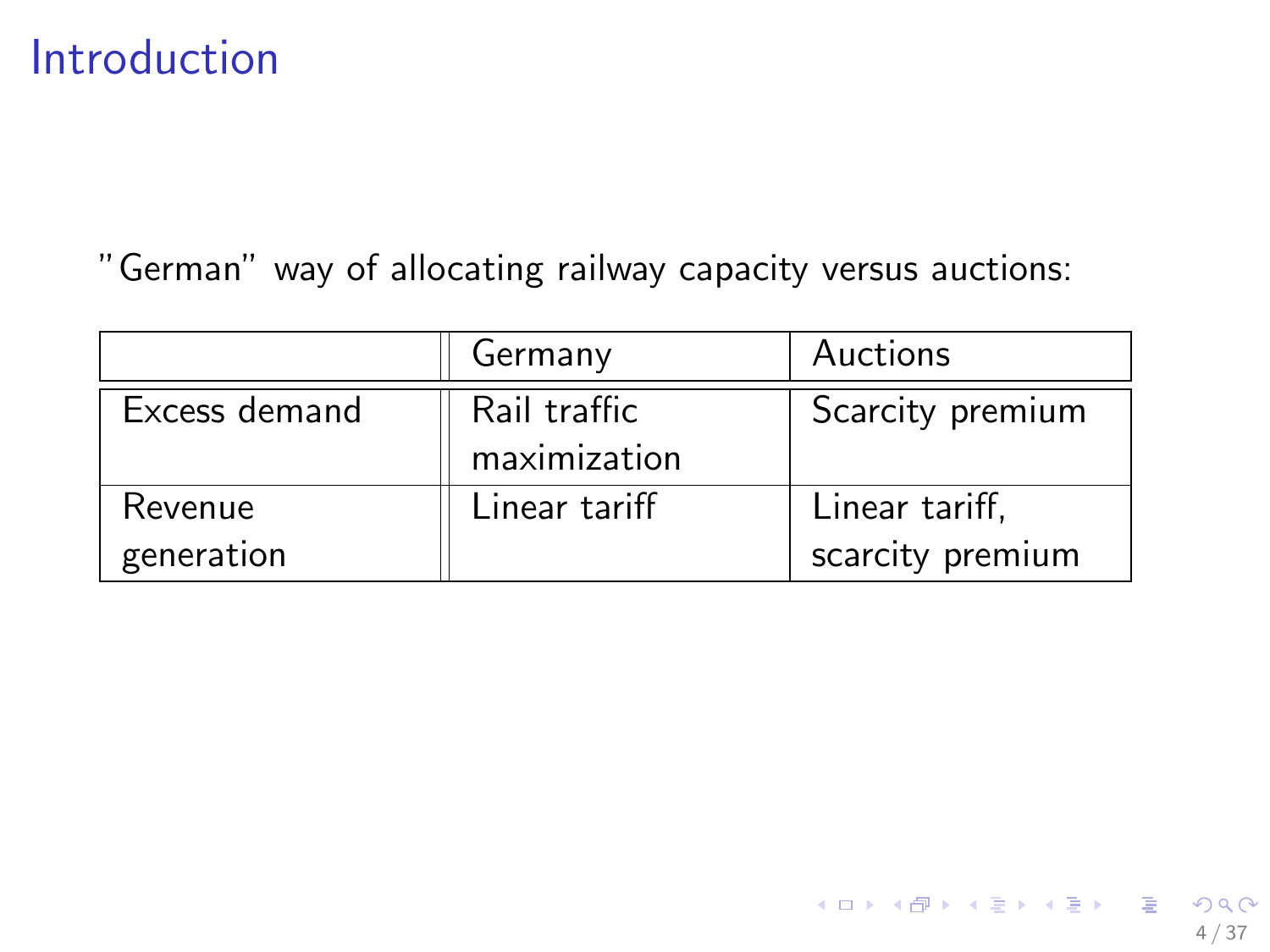"German" way of allocating railway capacity versus auctions:

|               | Germany       | Auctions         |
|---------------|---------------|------------------|
| Excess demand | Rail traffic  | Scarcity premium |
|               | maximization  |                  |
| Revenue       | Linear tariff | Linear tariff,   |
| generation    |               | scarcity premium |

What's better?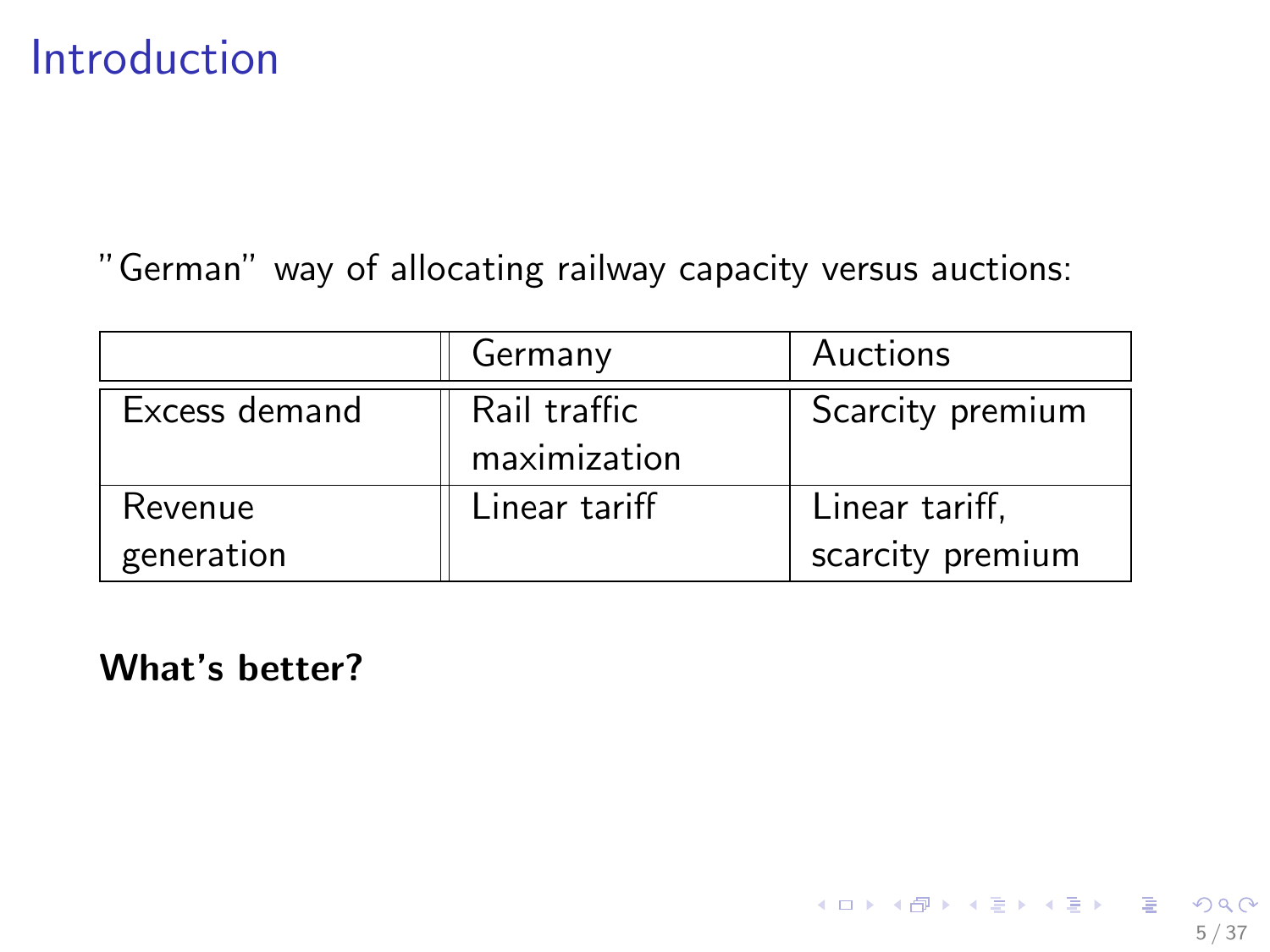Important aspects of rail transport markets:

- $\triangleright$  Network industry with demand complementarities
- $\blacktriangleright$  Transport industry with delays, delay costs (e.g. missed business meetings or interruptions in production processes) and congestion externalities
- Intermodal competition (e.g. between rail and road transport service providers)
- ▶ Environmental externalities ("Mehr Verkehr auf die Schiene")
- $\triangleright$  Fixed rail network costs (marginal cost pricing will lead to heavy losses)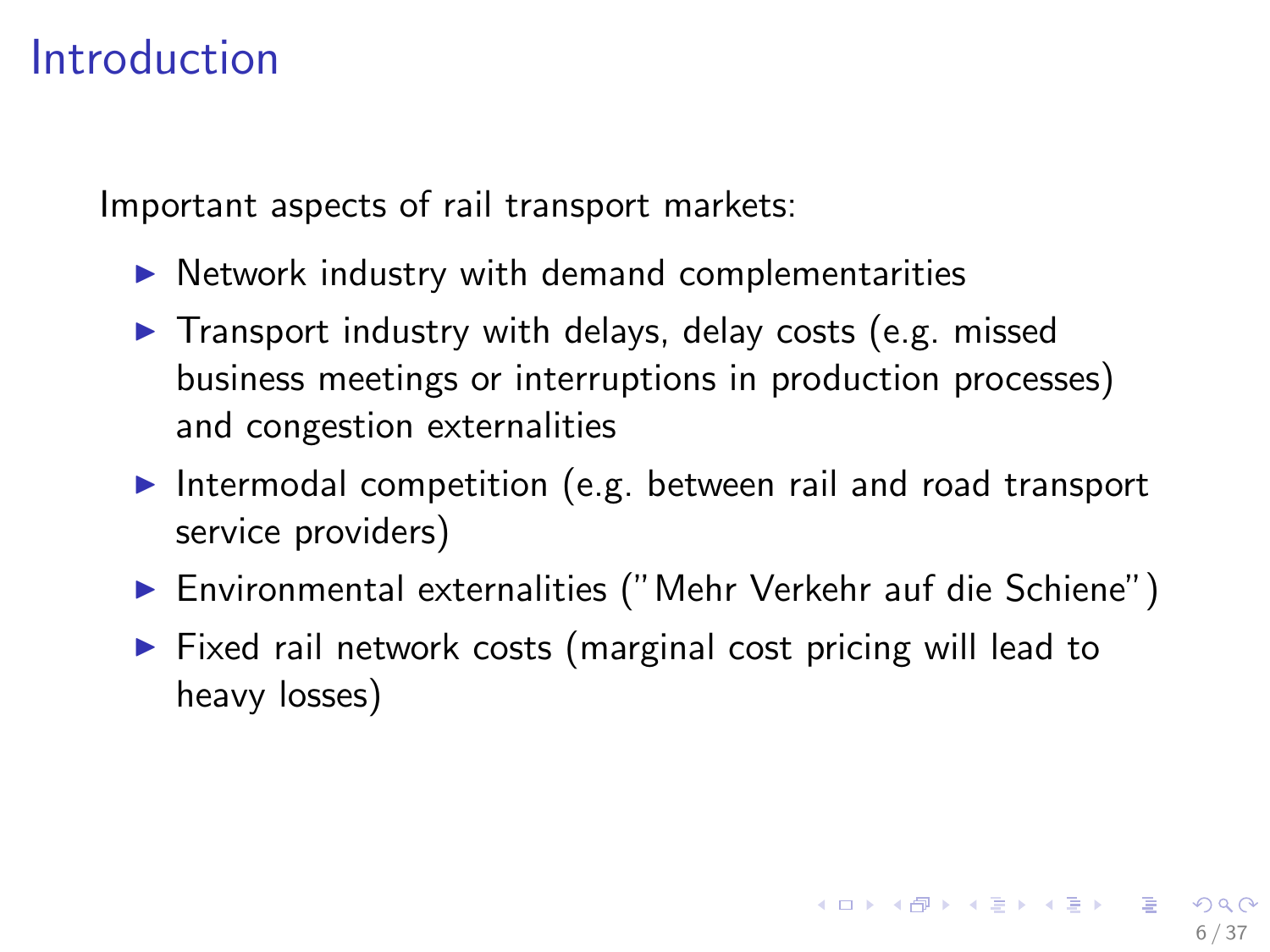Important aspects of rail transport markets:

- $\blacktriangleright$  Network industry with demand complementarities
- $\blacktriangleright$  Transport industry with delays, delay costs (e.g. missed business meetings or interruptions in production processes) and congestion externalities
- Intermodal competition (e.g. between rail and road transport service providers)
- ▶ Environmental externalities ("Mehr Verkehr auf die Schiene")
- $\triangleright$  Fixed rail network costs (marginal cost pricing will lead to heavy losses)

How do they affect the choice of allocation regimes?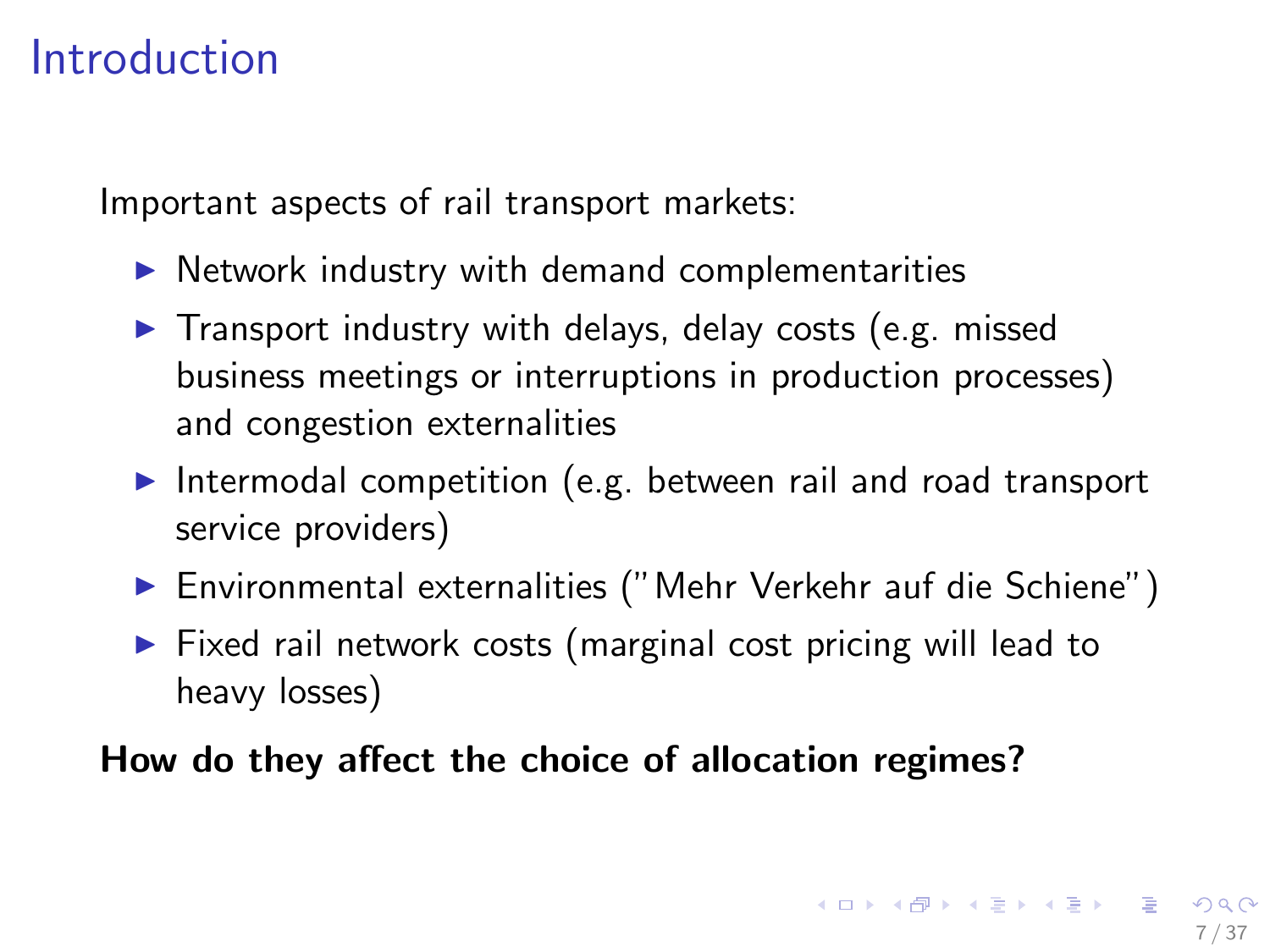- $\triangleright$  We built a "simple" model that accounts for the above mentioned characteristics of rail transport markets
- $\triangleright$  This model is then used to compare the two different railway allocation regimes
	- $\blacktriangleright$  Linear tariffs and, in the case of excess demand, rail traffic maximization
	- $\blacktriangleright$  Linear tariffs and scarcity premiums that prevent excess demand
- $\triangleright$  We find (amongst others) that
	- $\triangleright$  auctions may reduce total revenues of the rail network provider (for a given linear tariff)
	- $\triangleright$  auctions may also reduce total surplus
	- $\triangleright$  intermodal competition and environmental externalities favor the use of auctions from a welfare perspective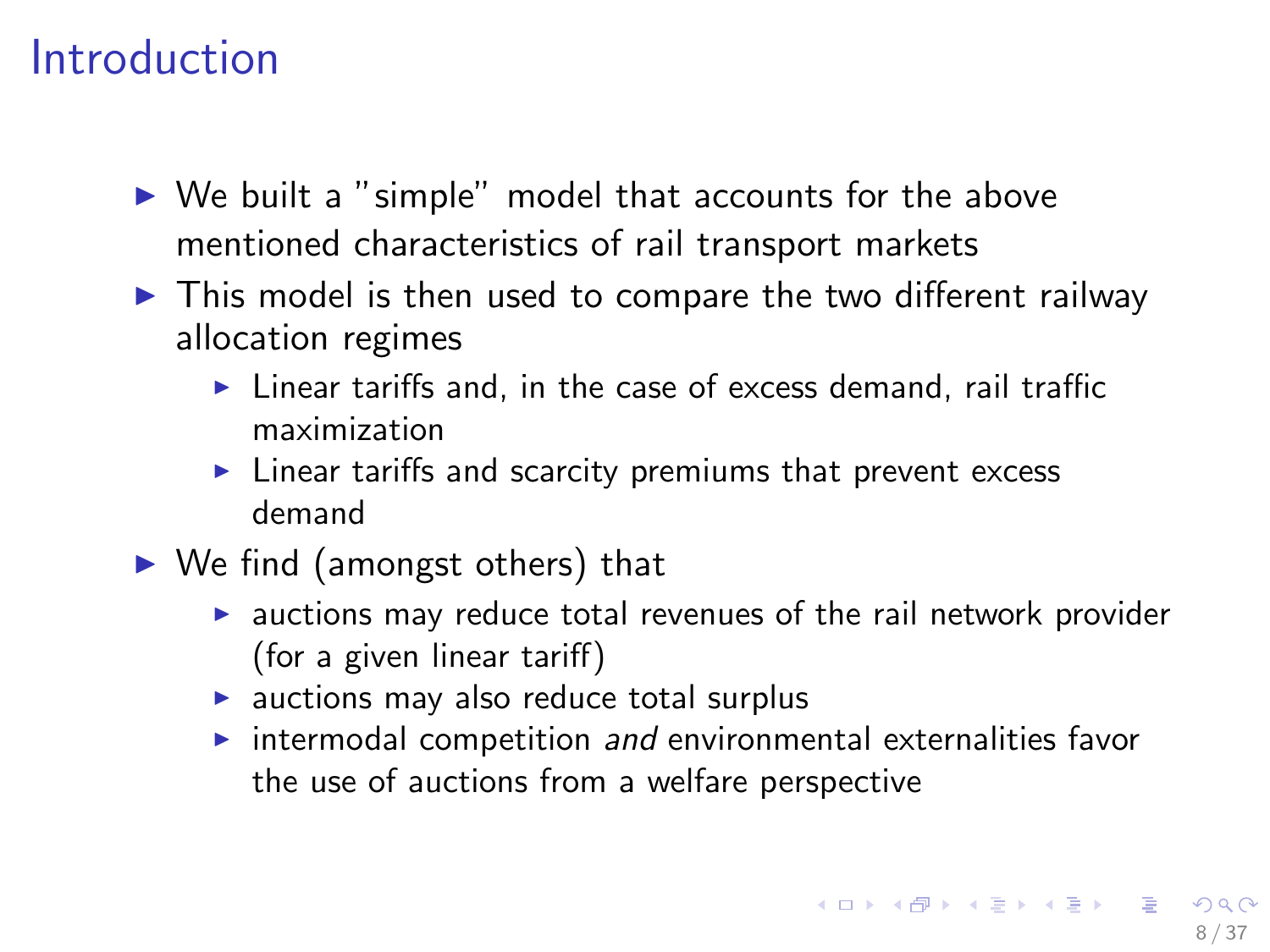# **Overview**

#### [Introduction](#page-2-0)

#### [Basic model without intermodal competition and environmental](#page-8-0) [externalities](#page-8-0)

[Linear tariffs and rail traffic maximization \(regime](#page-13-0) m)

[Linear tariffs and scarcity premiums/auctions \(regime](#page-19-0) a)

<span id="page-8-0"></span>[Extended model with intermodal competition and environmental](#page-28-0) [externalities](#page-28-0)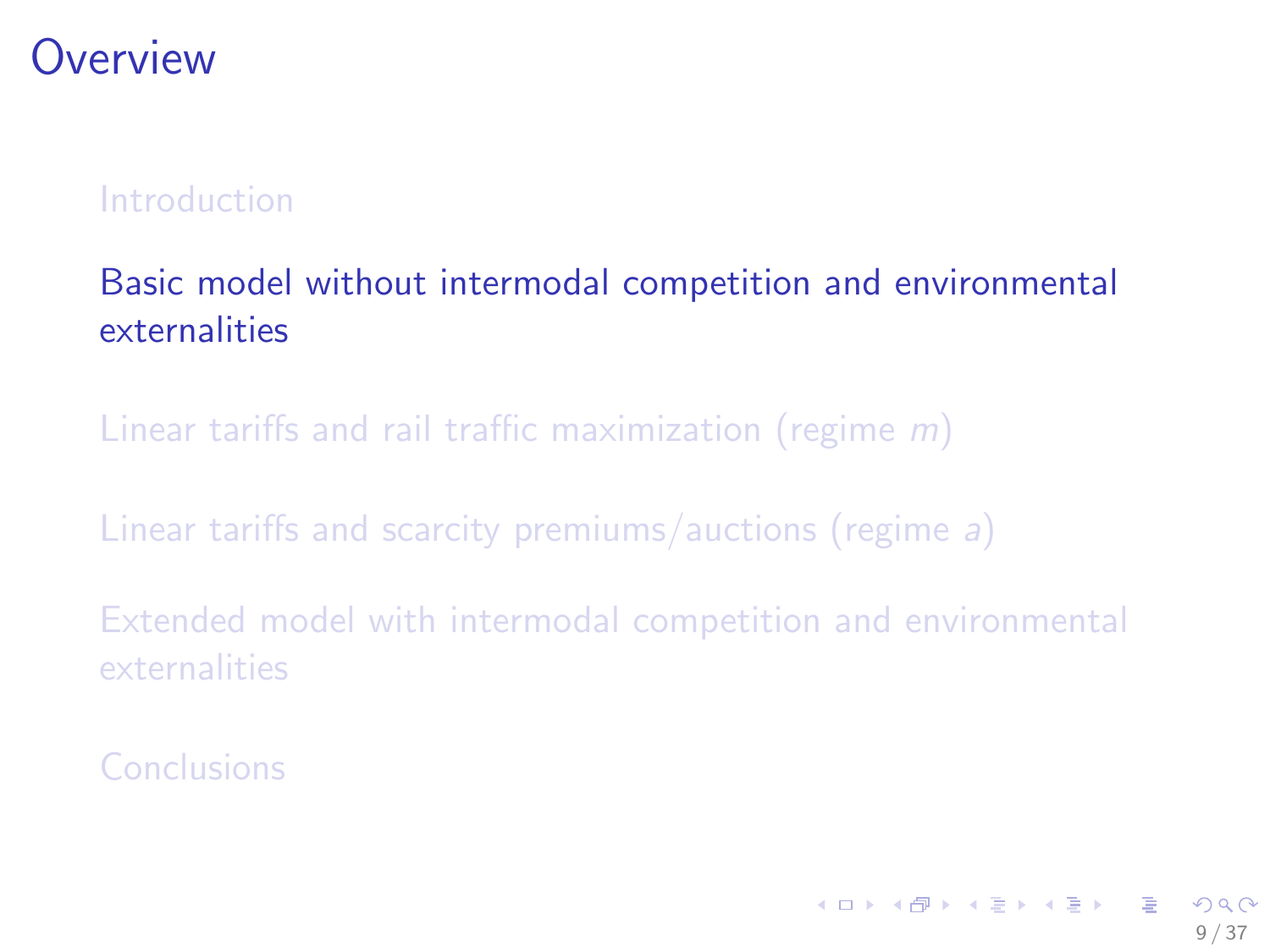# Simple rail network



Direct connection Indirect connection

- $\blacktriangleright$  Three cities A, B and C
- $\blacktriangleright$  Three origin-destination (o-d) pairs AB, BC and AC
- $\triangleright$  Two direct rail links on o-d pairs AB and BC
- $\triangleright$  One indirect link on o-d pair AC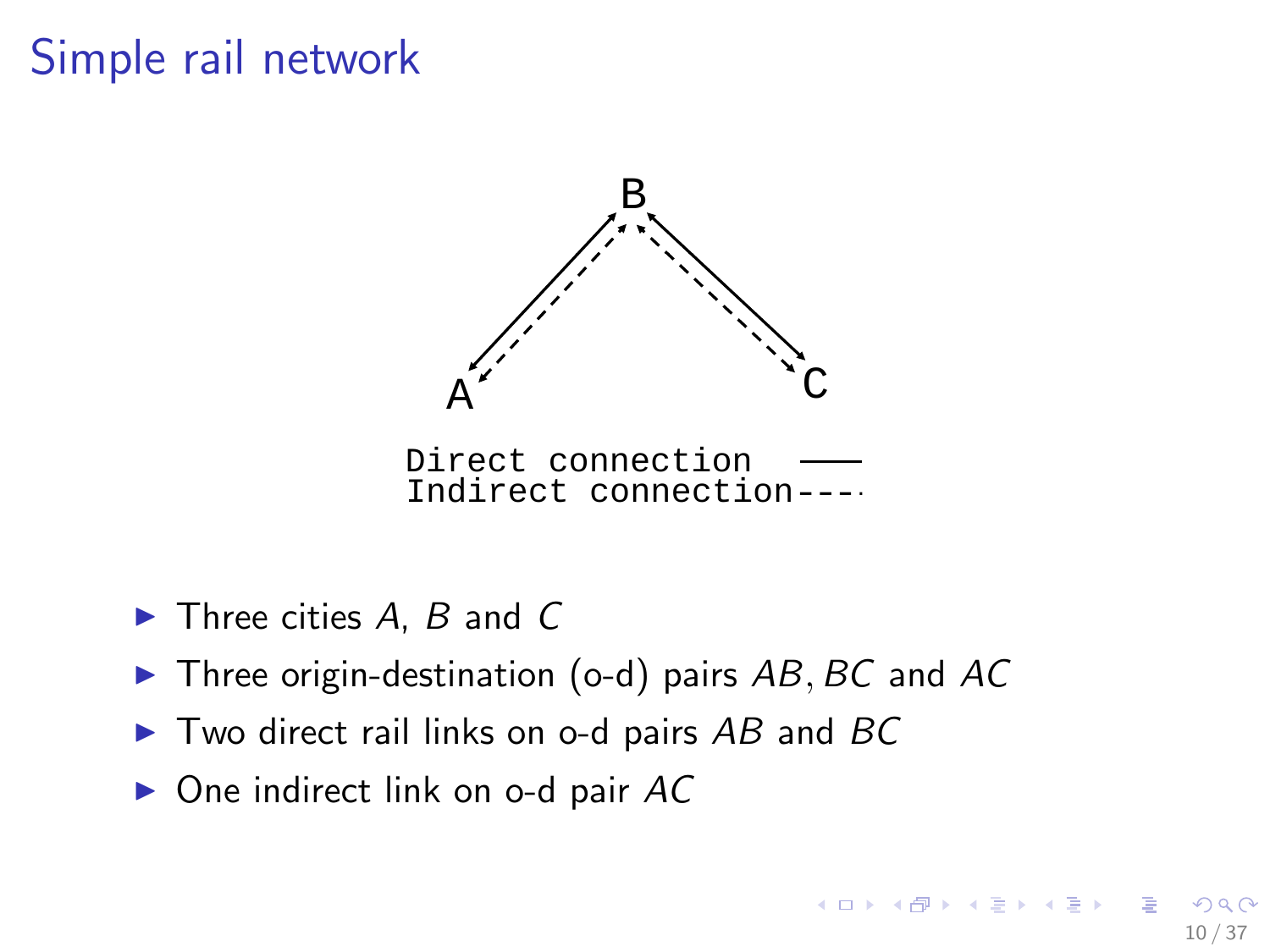## Game structure

- $\blacktriangleright$  Static model
- $\blacktriangleright$  Players:
	- $\triangleright$  customers (passengers, freight companies or logistics firms),

11 / 37

イロト 不優 ト 不差 ト 不差 トー 差

- $\triangleright$  train operating companies (tocs) and
- $\blacktriangleright$  a monopolistic rail network provider
- $\triangleright$  One-stage game: players simultaneously decide upon the
	- $\triangleright$  demand for rail transport services and
	- $\triangleright$  supply of rail transport services as well as
	- $\blacktriangleright$  allocation of rail network capacity
- $\blacktriangleright$  The capacity allocation regime is exogenous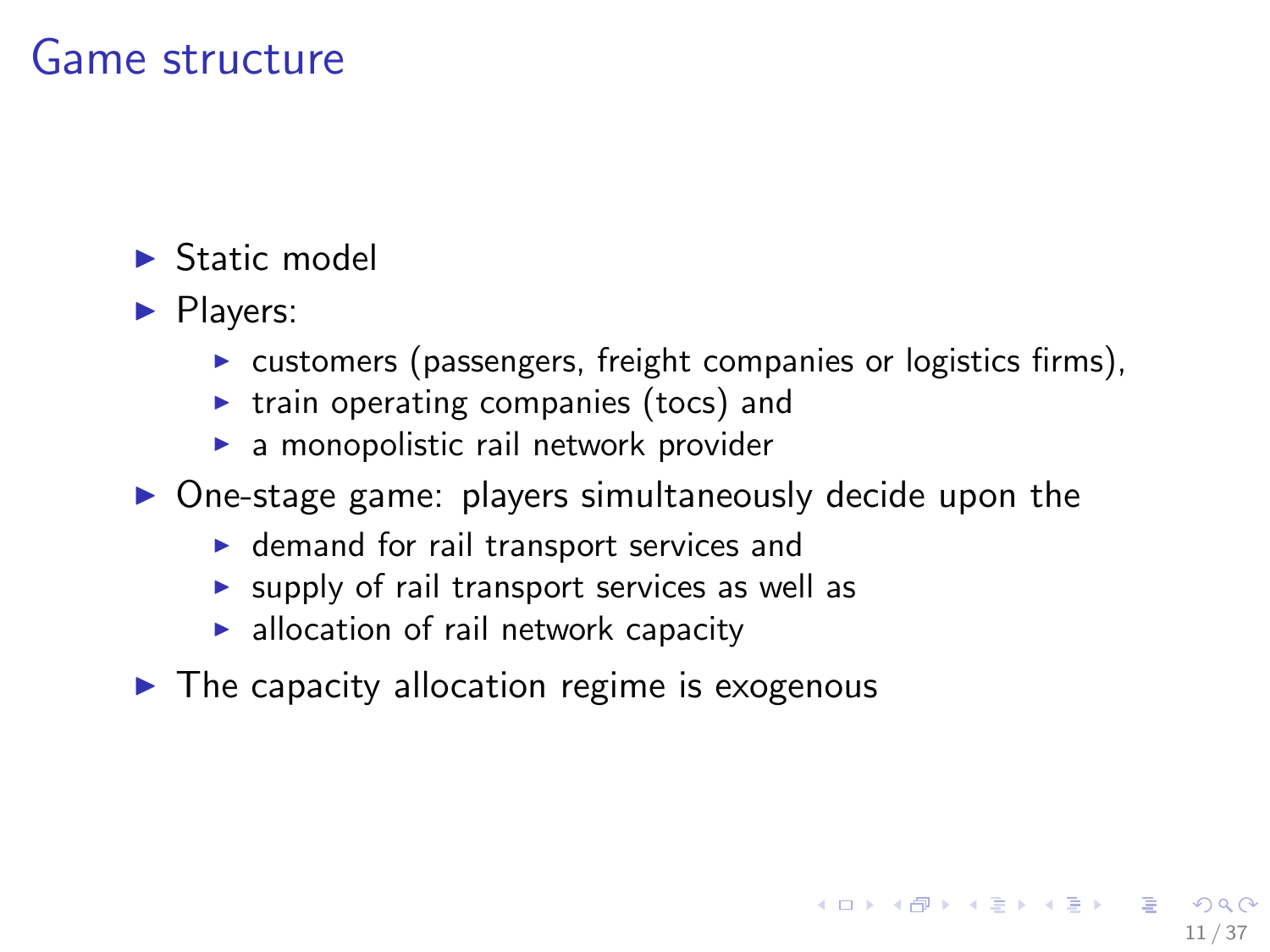## Benefits and delay costs

- $\triangleright$   $q_x \ge 0$  with  $x \in \{AB, BC, AC\}$  is the mass of rail customers served on the different o-d pairs
- $\triangleright$  Total rail traffic on direct connections AB and BC is

 $q_{AB} + q_{AC}$  and  $q_{BC} + q_{AC}$ 

 $\blacktriangleright$  The representative customer's benefits from rail services are

$$
B_x(q_x) := a_x q_x - \frac{b_x q_x^2}{2}
$$

 $\triangleright$  Average delay costs to customers on direct connections AB and BC are

 $C_{AB}(q_{AB}, q_{AC}) := q_{AB}+q_{AC}$  and  $C_{BC}(q_{BC}, q_{AC}) := q_{BC}+q_{AC}$ 

 $\triangleright$  To control delays there is an upper limit for the rail services on each direct connection

$$
q_{AB} + q_{AC} \leq \overline{q} \text{ and } q_{BC} + q_{AC} \leq \overline{q} \text{ with } \overline{q} > 0
$$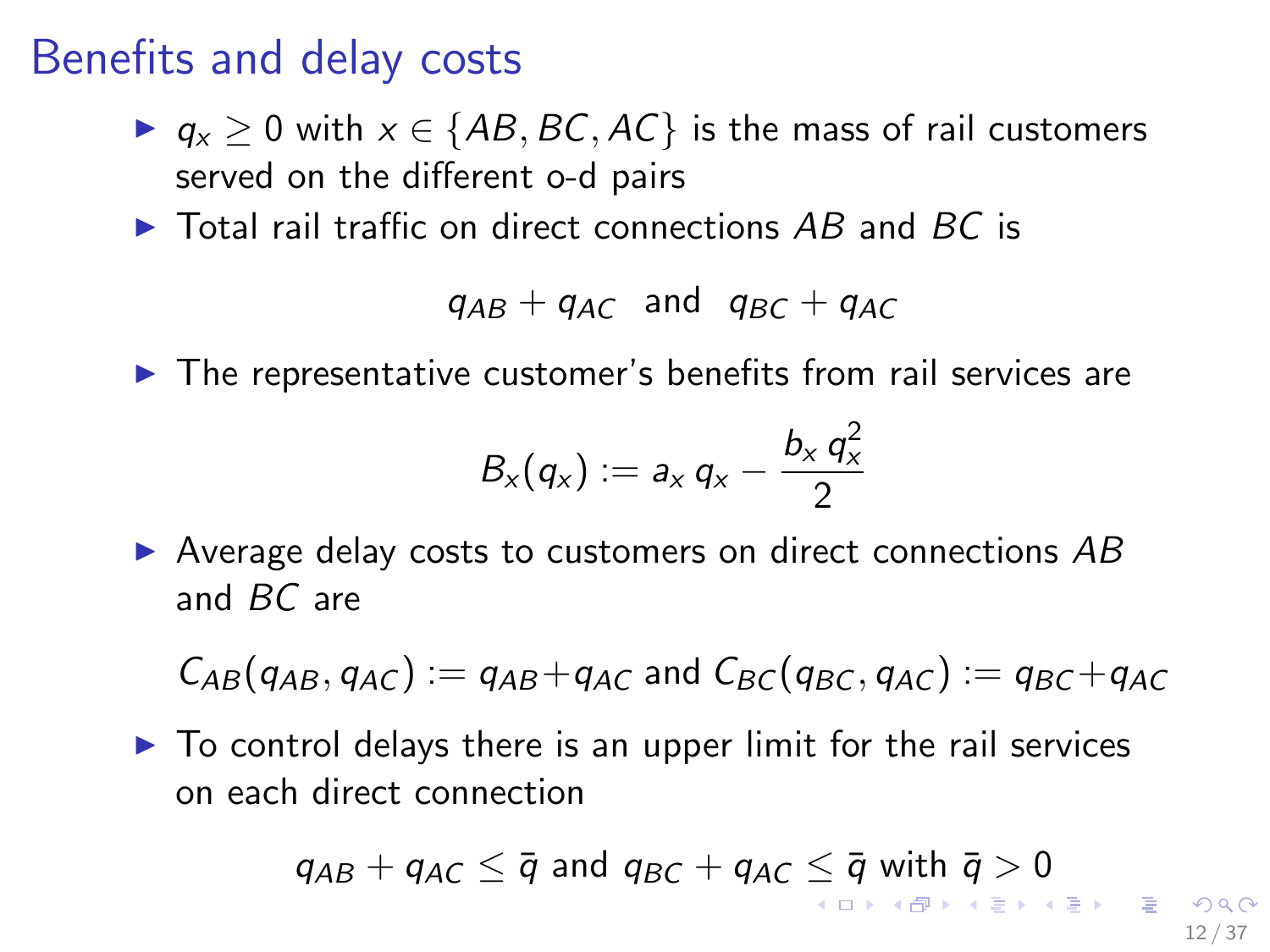## Consumer surplus and welfare

- $\triangleright$  Tocs charge a unit price equal to unit costs that are normalized to zero
- Revenues of the rail network provider are  $R > 0$
- $\triangleright$  Consumer surplus is

$$
S := \underbrace{\sum_{x \in \{AB, BC, AC\}} B_x - \sum_{y \in \{AB, BC\}} (q_y + q_{AC}) C_y - \sum_{\text{payments}} R}{\text{benefits}}
$$

- Fixed costs of the network are  $F > 0$
- $\blacktriangleright$  Total surplus is

$$
W:=S+R-F
$$

K ロ ▶ K @ ▶ K 할 ▶ K 할 ▶ ... 할 ... 900 13 / 37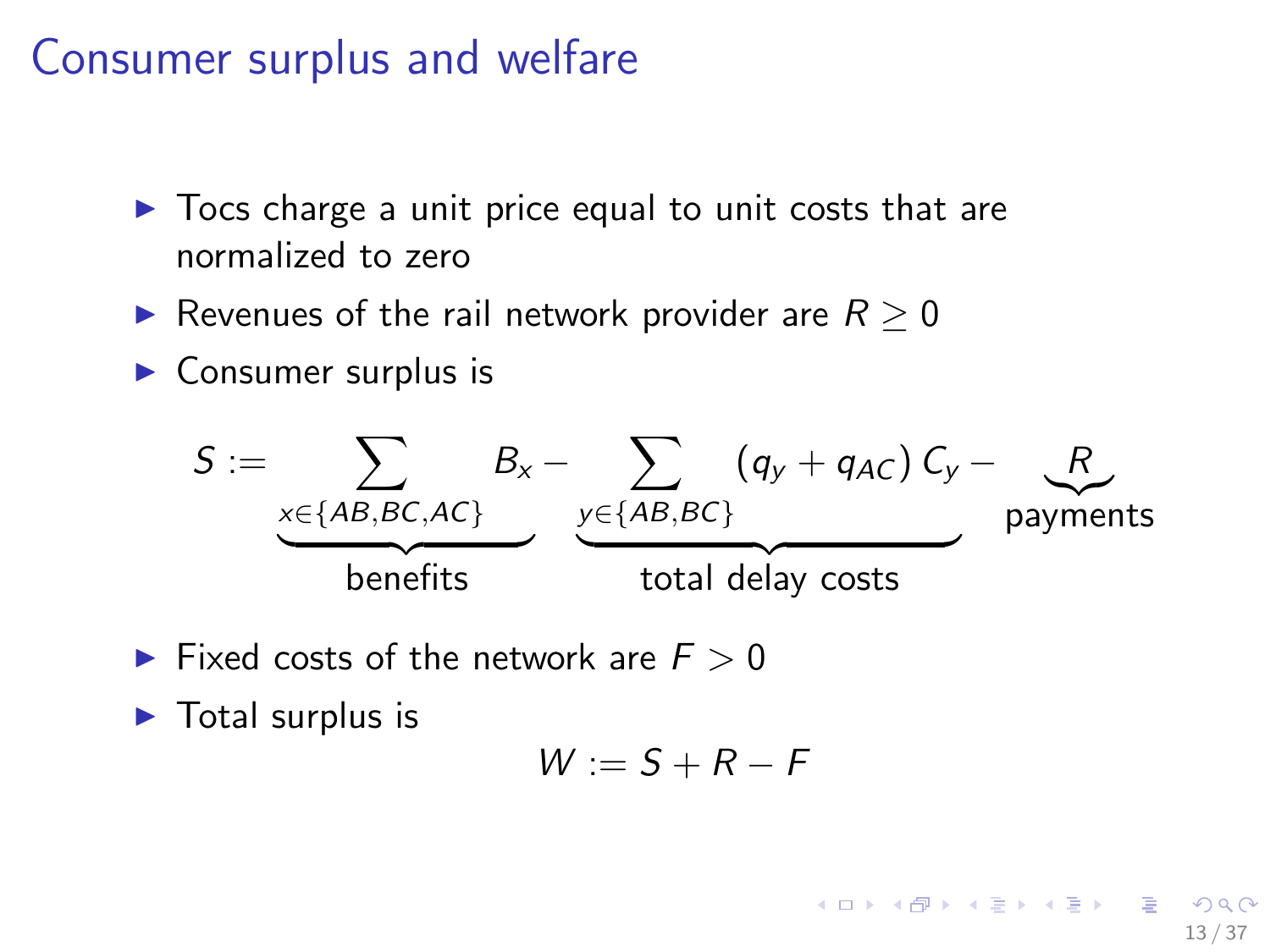# **Overview**

#### [Introduction](#page-2-0)

[Basic model without intermodal competition and environmental](#page-8-0) [externalities](#page-8-0)

#### [Linear tariffs and rail traffic maximization \(regime](#page-13-0) m)

[Linear tariffs and scarcity premiums/auctions \(regime](#page-19-0) a)

<span id="page-13-0"></span>[Extended model with intermodal competition and environmental](#page-28-0) [externalities](#page-28-0)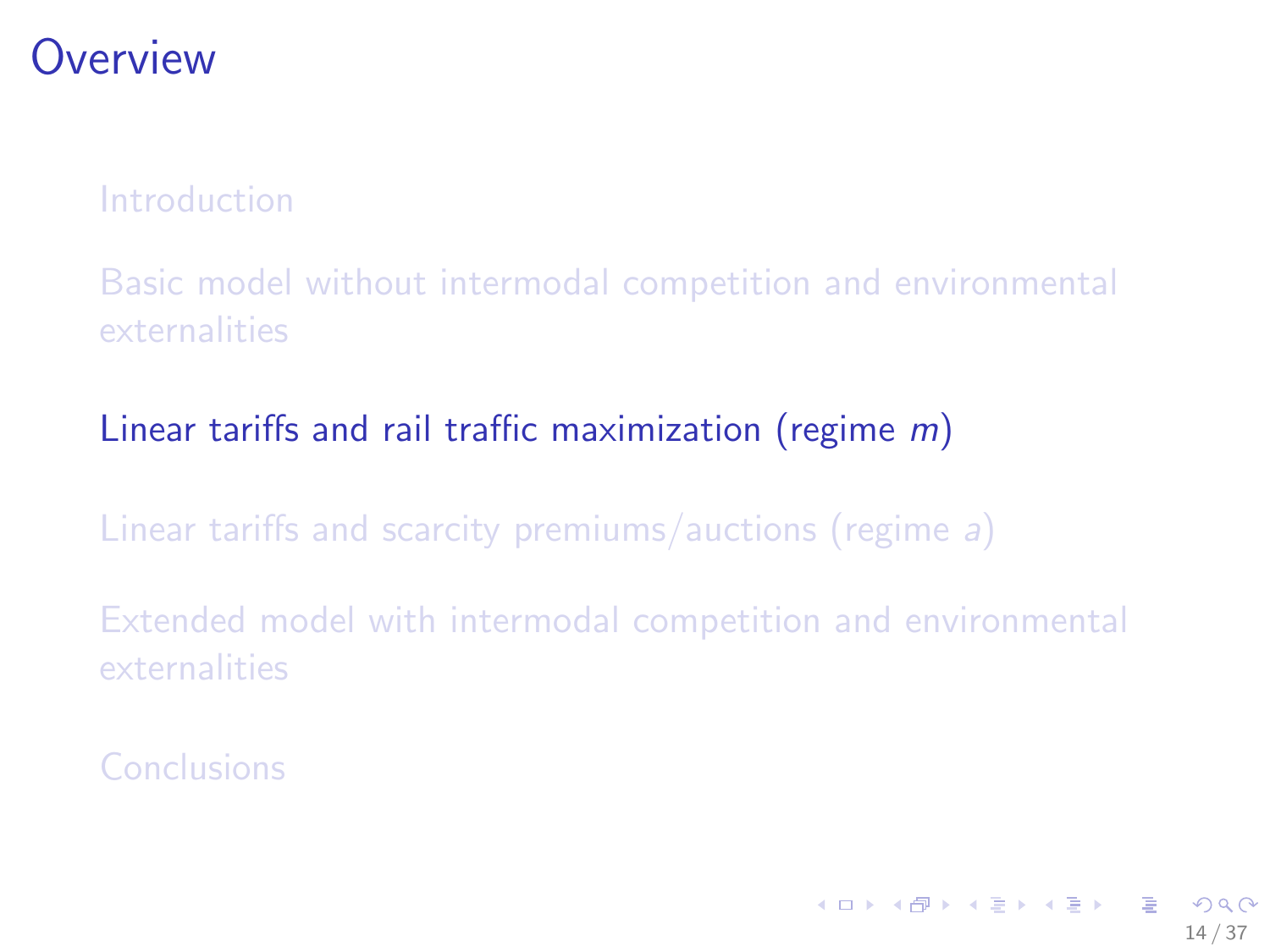# Linear tariffs and rail traffic maximization (regime m)

- ► The rail network provider charges a unit price  $p \geq 0$  for the use of a direct connection (linear tariff) to, say, customers
- It can be shown that a unique set of demands  $D_x(p)$  with  $x \in \{AB, BC, AC\}$  exists such that

$$
D_{y}(p) = \arg\max_{q_{y}} B_{y}(q_{y}) - q_{y}(p + C_{y}(q_{y}, D_{AC}(p)))
$$

$$
s.t. q_y \geq 0
$$

with  $y \in \{AB, BC\}$  and

$$
D_{AC}(p) = \arg\max_{q_{AC}} B_{AC}(q_{AC})
$$

 $-q_{AC}$  [ 2 p +  $C_{AB}(D_{AB}(p), q_{AC}) + C_{BC}(D_{BC}(p), q_{AC})$ ] s.t.  $q_{AC} \ge 0$ 

**KORK CONSTRUCTION OF STARTING** 15 / 37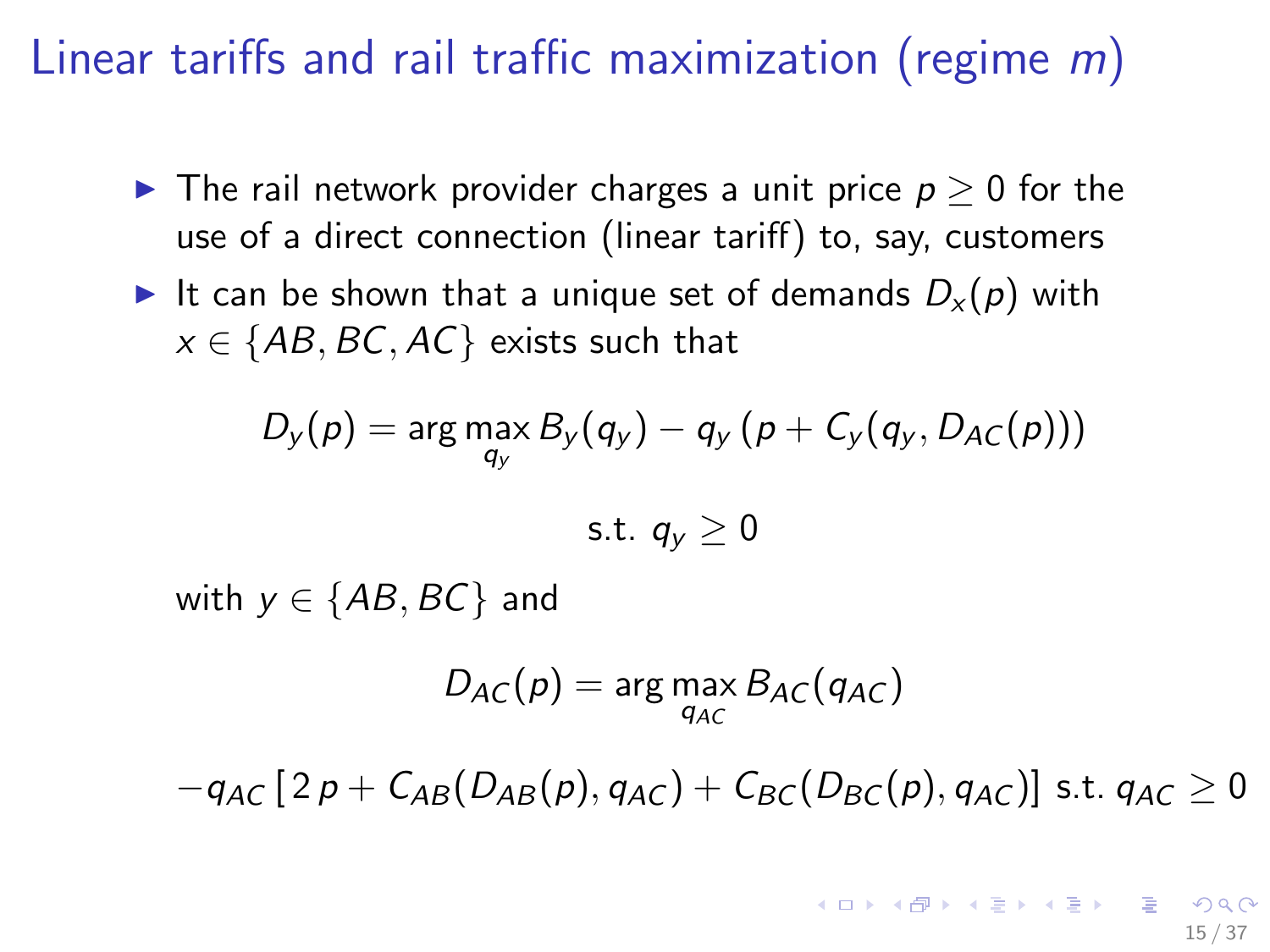Linear tariffs and rail traffic maximization (regime m)

 $\blacktriangleright$  Allocation is

 $(q_{AB}^m, q_{BC}^m, q_{AC}^m) := \arg \max_{q_{AB}, q_{BC}, q_{AC}} q_{AB} + q_{BC} + 2q_{AC}$ s.t.  $q_v + q_{AC} \leq \overline{q}$  for all  $y \in \{AB, BC\}$  and  $q_x \leq D_x(p)$  for all  $x \in \{AB, BC, AC\}$  $\blacktriangleright$  Revenues of the rail network provider are

$$
R^m := p\left(q_{AB}^m + q_{BC}^m + 2q_{AC}^m\right)
$$

16 / 37

K ロ ▶ K @ ▶ K 할 ▶ K 할 ▶ | 할 | 19 Q Q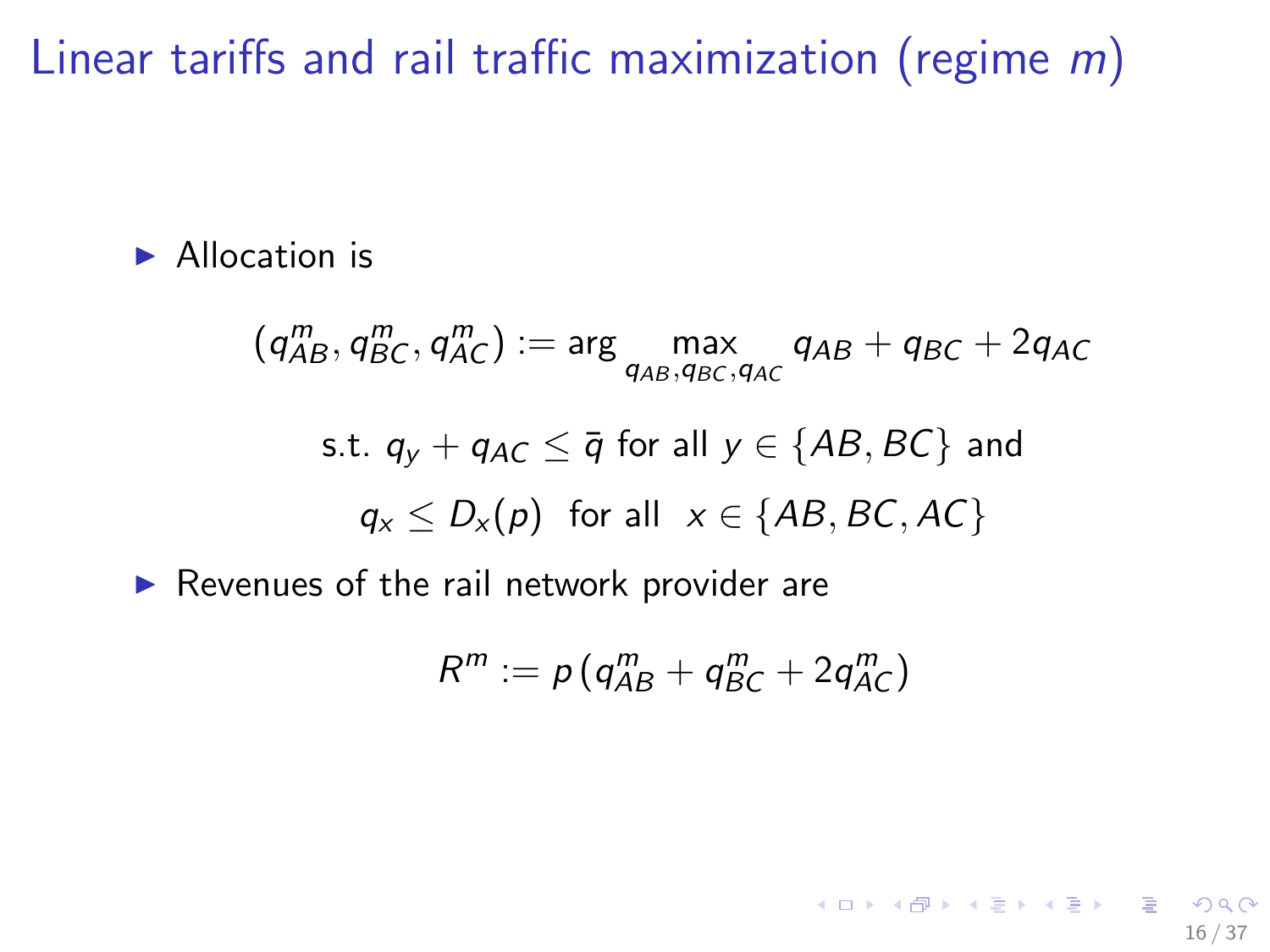# Demand functions (example)

If  $p$  is low enough such that demand for the two direct services and the indirect service is positive, demand is

$$
D_{y}(p):=
$$

$$
\frac{a_y - a_{AC}(1 + b_y) - (p + b_{AC} p)(1 + b_y) + a_z (1 + b_{AC} + b_y (2 + b_{AC}))}{b_y (1 + 2 b_z + b_{AC} + b_z b_{AC})}
$$
  
for y, z \in {AB, BC} and y \neq z and  

$$
D_{AC}(p) :=
$$

$$
\frac{(a_{AC} - 2 p)(1 + b_{AB})(1 + b_{CB}) - (a_{AB} - p)(1 + b_{CB}) - (a_{BC} - p)(1 + b_{AC})}{(1 + b_{AB})(1 + b_{BC})(2 + b_{AC}) - 2 - b_{AB} - b_{BC}}
$$

イロト 不優 ト 不差 ト 不差 トー 差  $\Omega$ 17 / 37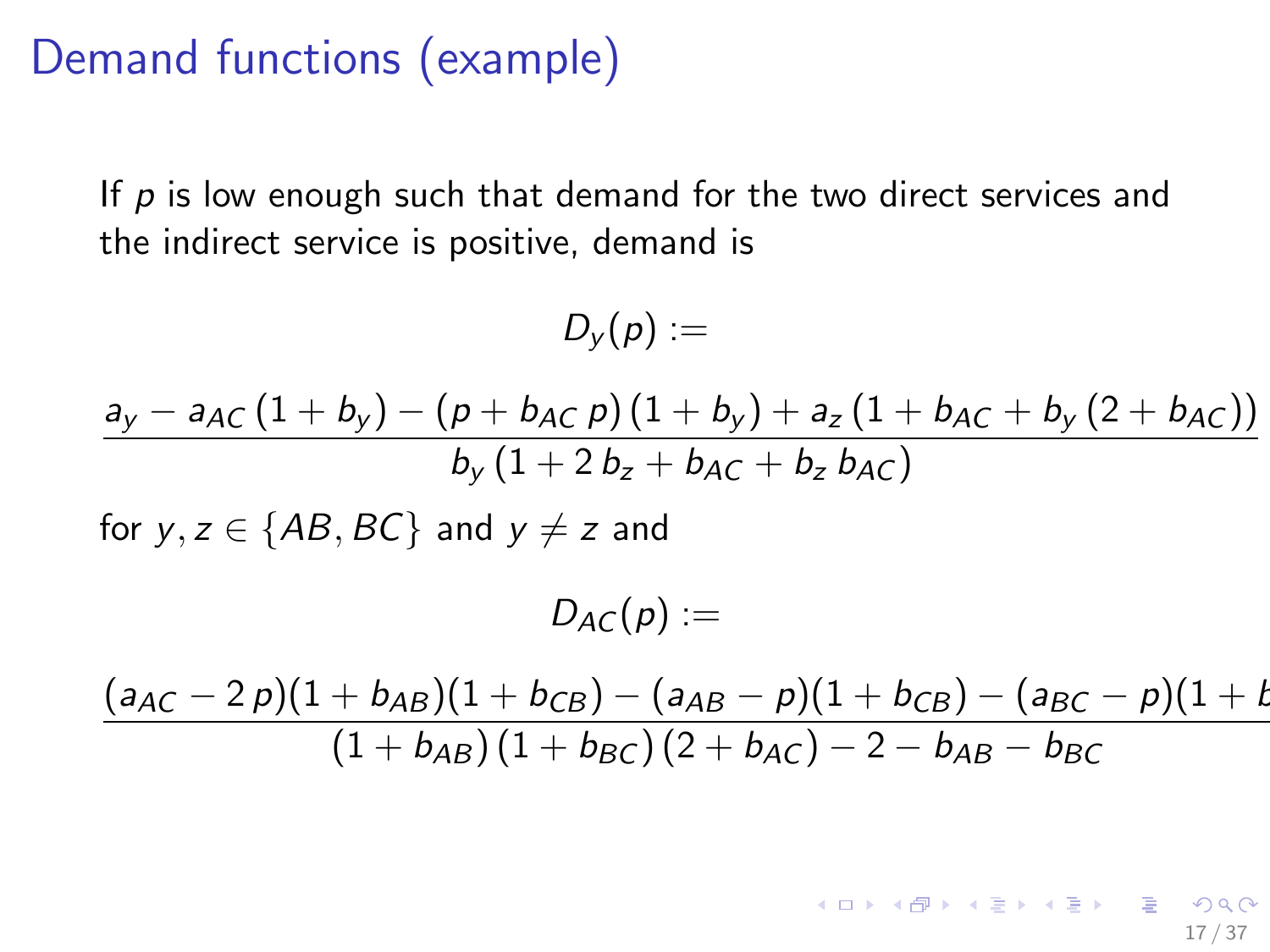# Demand functions (example)



メロメ メ御き メミメ メミメ 重  $299$ 18 / 37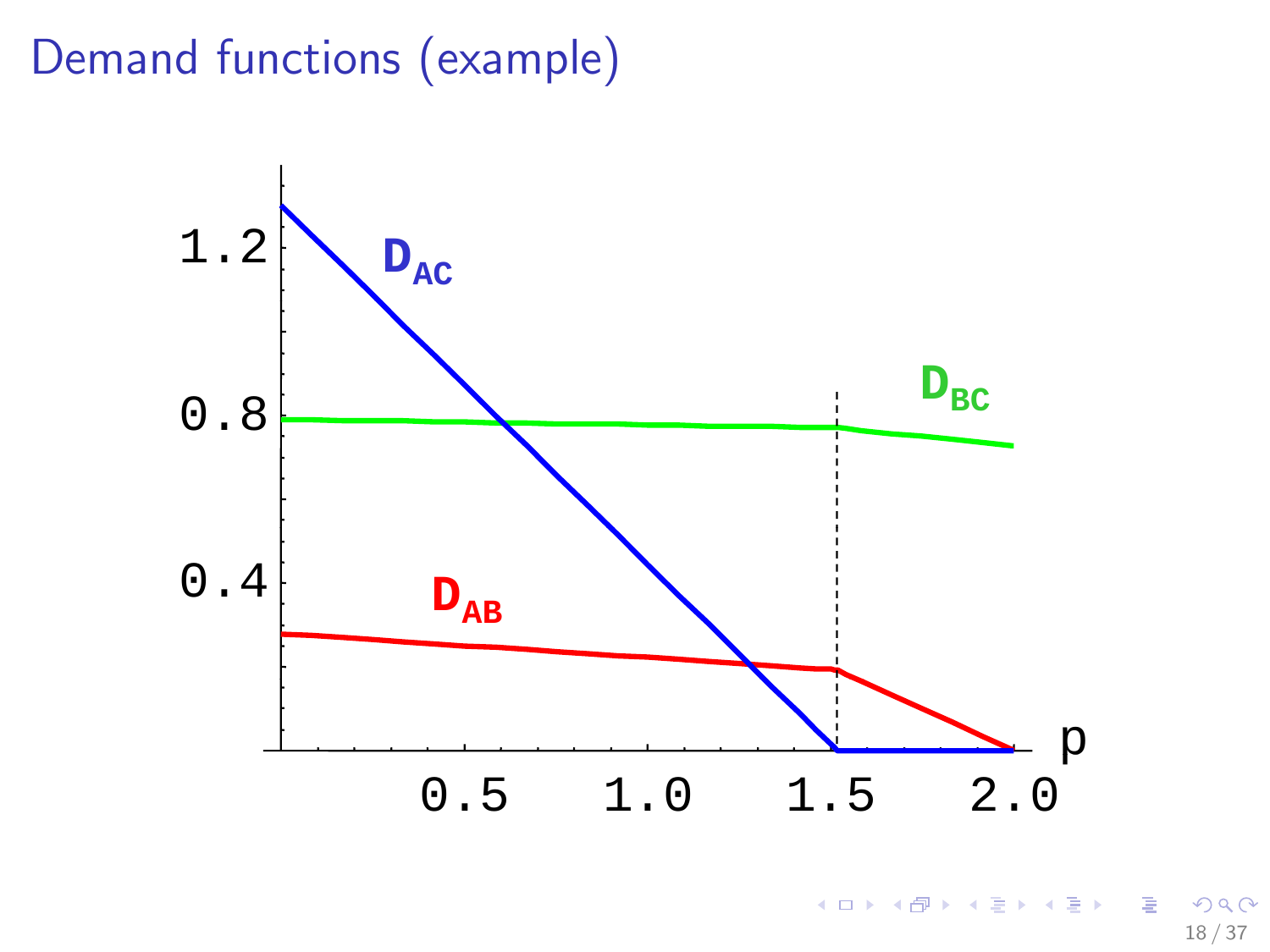Rail services as a function of  $p$  under regime  $m$ 



メロメ メ御き メミメ メミメ B  $299$ 19 / 37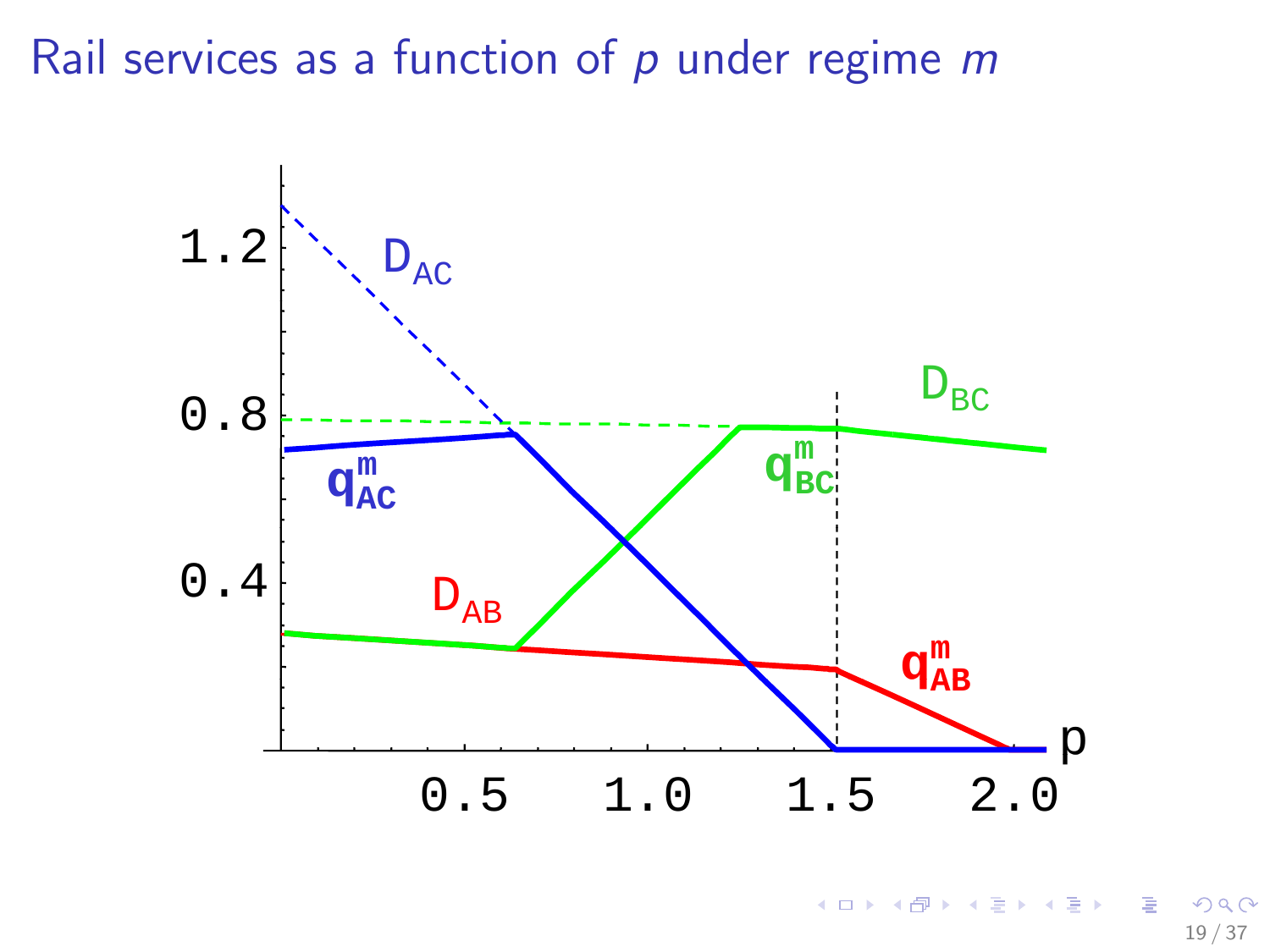# **Overview**

[Introduction](#page-2-0)

[Basic model without intermodal competition and environmental](#page-8-0) [externalities](#page-8-0)

[Linear tariffs and rail traffic maximization \(regime](#page-13-0) m)

[Linear tariffs and scarcity premiums/auctions \(regime](#page-19-0) a)

<span id="page-19-0"></span>[Extended model with intermodal competition and environmental](#page-28-0) [externalities](#page-28-0)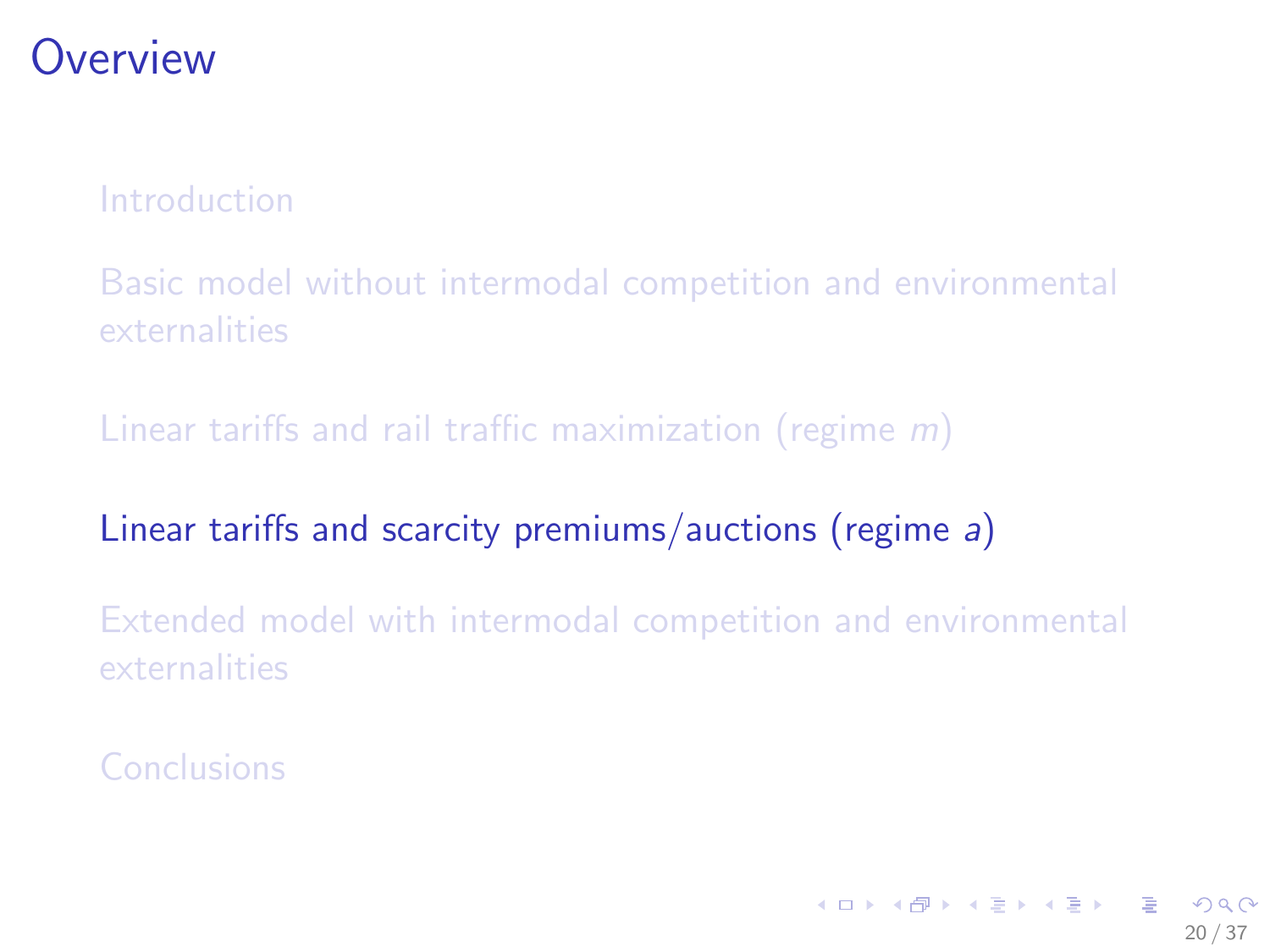Linear tariffs and scarcity premiums/auctions (regime a)

- ► The rail network provider also charges a unit price  $p \geq 0$  for the use of a direct connection (linear tariff)
- Additionally she charges scarcity premiums  $p_v \geq 0$  on direct connections  $y \in \{AB, BC\}$
- $\triangleright$  Then, the total price customers have to pay on direct connections  $y \in \{AB, BC\}$  under regime a is

 $p + p_v$ 

21 / 37

K ロ X K 個 X K 重 X K 重 X (重 X ) 重 → の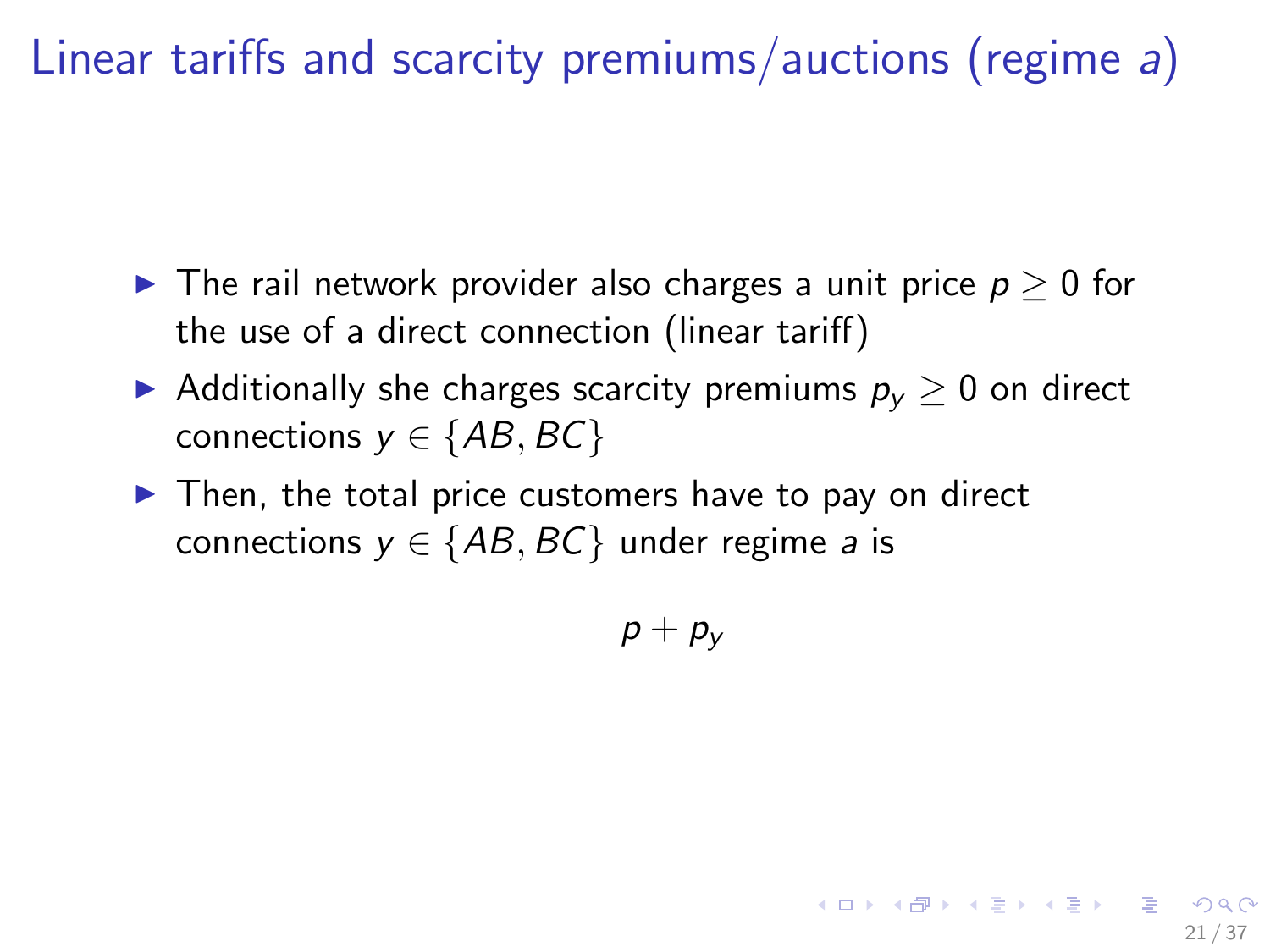Linear tariffs and scarcity premiums/auctions (regime a)

It can be shown that a unique set of demands  $D_x(p, p_{AB}, p_{BC})$ with  $x \in \{AB, BC, AC\}$  exist such that

$$
D_{y}(p, p_{AB}, p_{BC}) = \arg \max_{q_{y}} B_{y}(q_{y})
$$

$$
-q_{y}\left(p+p_{y}+C_{y}(q_{y},D_{AC}(p,p_{AB},p_{BC}))\right) \text{ s.t. } q_{y}\geq 0
$$

with  $y \in \{AB, BC\}$  and

$$
D_{AC}(p, p_{AB}, p_{BC}) = \arg\max_{q_{AC}} B_{AC}(q_{AC})
$$

$$
-q_{AC}\left[\sum_{y\in\{AB,BC\}}(p+p_y+C_y(D_y(p,p_{AB},p_{BC}),q_{AC}))\right] \text{ s.t. } q_{AC}\geq 0
$$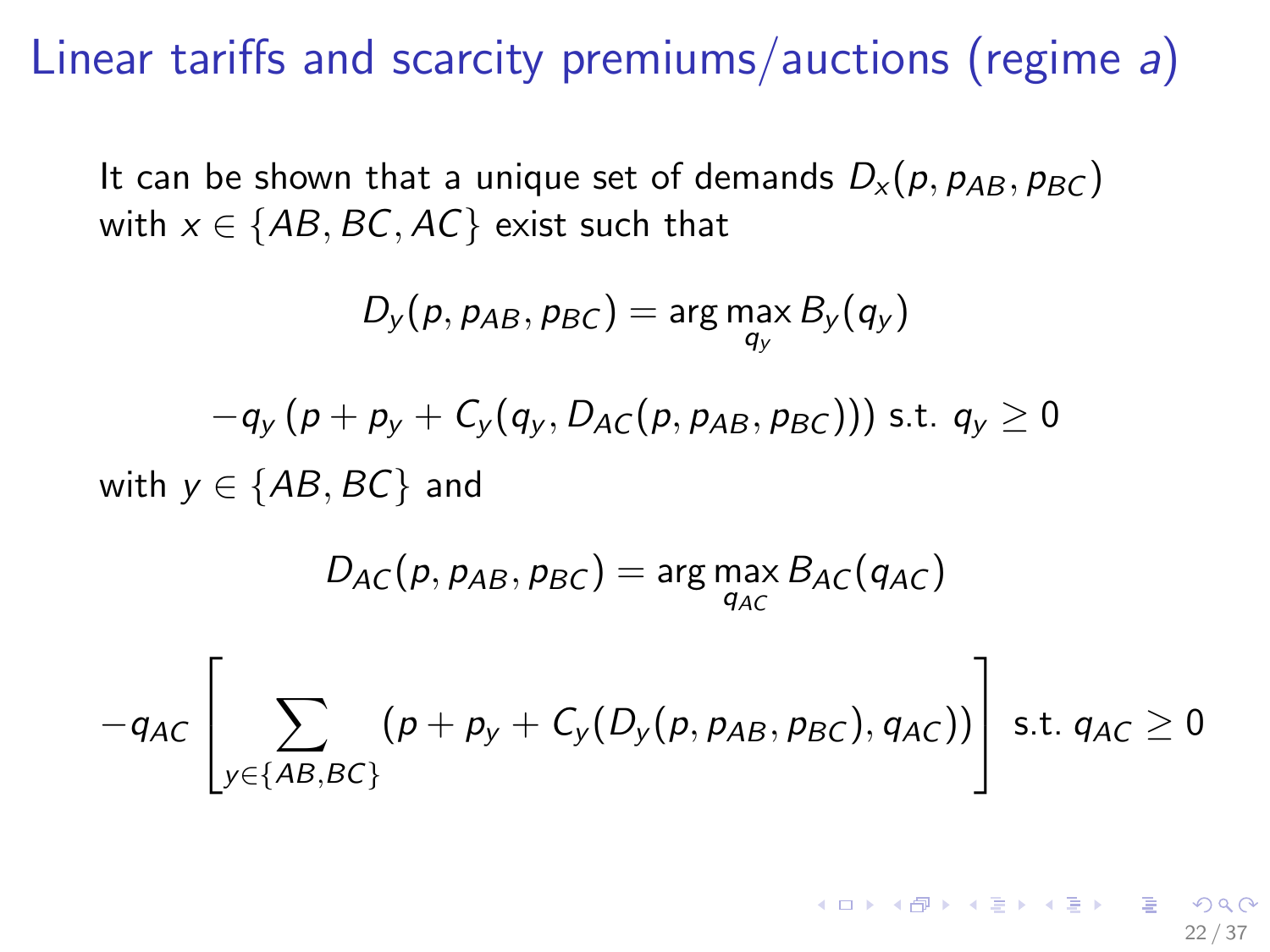Linear tariffs and scarcity premiums/auctions (regime a)

It can also be shown that a unique pair of scarcity premiums  $(p_{AB}^a, p_{BC}^a)$  exists such that  $p_y^a > 0$  implies

$$
p_{y}^{a} \in \{p_{y}: D_{y}(p, p_{AB}, p_{BC})+D_{AC}(p, p_{AB}, p_{BC})=\overline{q}\}
$$

for all  $v \in \{AB, BC\}$ .

 $\blacktriangleright$  Revenues of the rail network provider are

$$
R^{a} := \sum_{y \in \{AB, BC\}} (p + p_{y}^{a})(D_{y}(p, p_{AB}^{a}, p_{BC}^{a}) + D_{AC}(p, p_{AB}^{a}, p_{BC}^{a}))
$$

23 / 37

イロト 不優 ト 不思 ト 不思 トー 温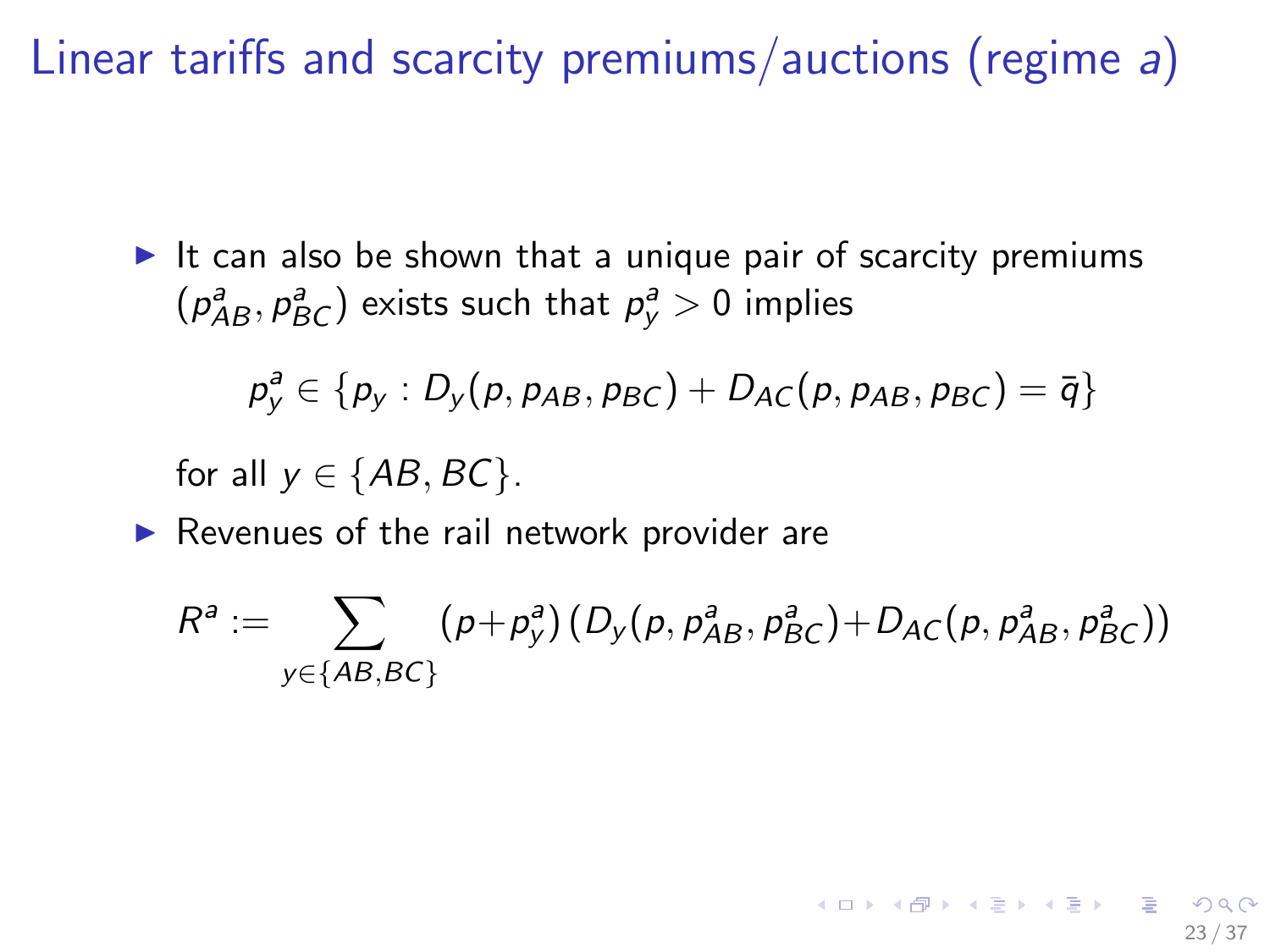Total prices under regime a (example)



メロト メ都 トメ ヨ トメ ヨト B  $299$ 24 / 37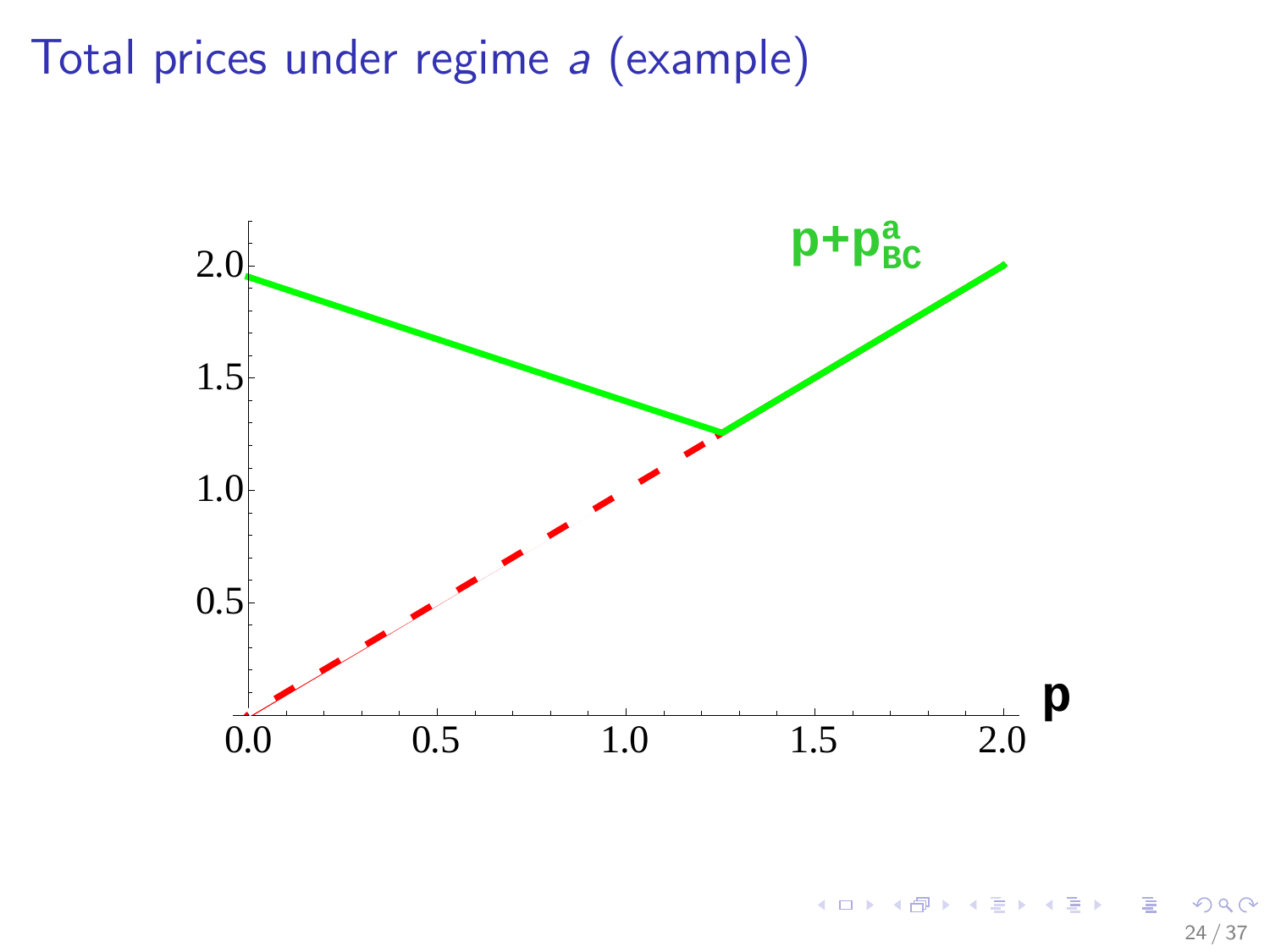Rail services as a function of  $p$  under regime  $a$ 



メロメ メ御き メミメ メミメ B  $QQQ$ 25 / 37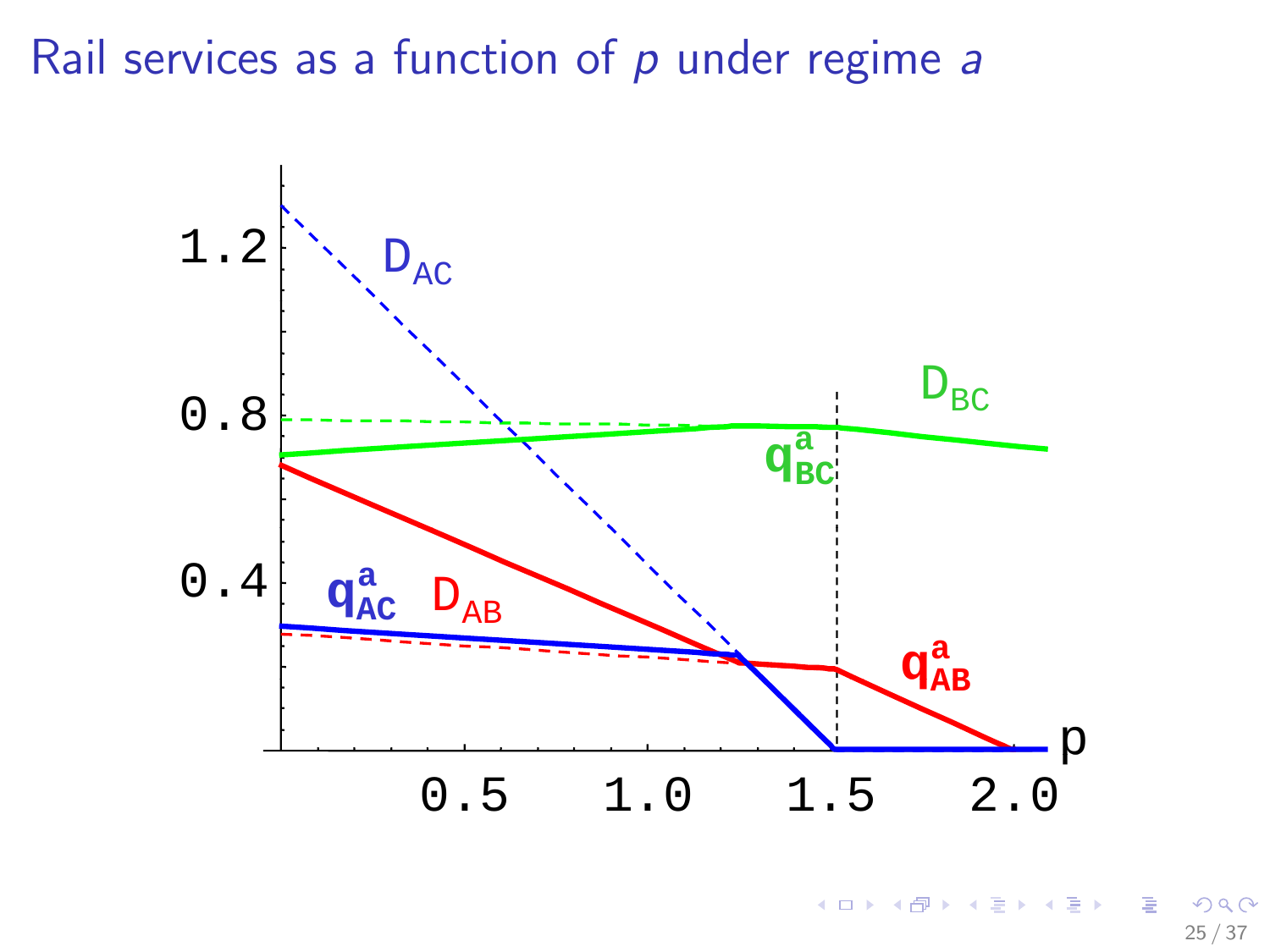Welfare and consumer surplus as a function of  $p$ : regime m versus regime a



 $\left\{ \begin{array}{ccc} 1 & 0 & 0 \\ 0 & 1 & 0 \end{array} \right\}$  ,  $\left\{ \begin{array}{ccc} 0 & 0 & 0 \\ 0 & 0 & 0 \end{array} \right\}$  $209$ 26 / 37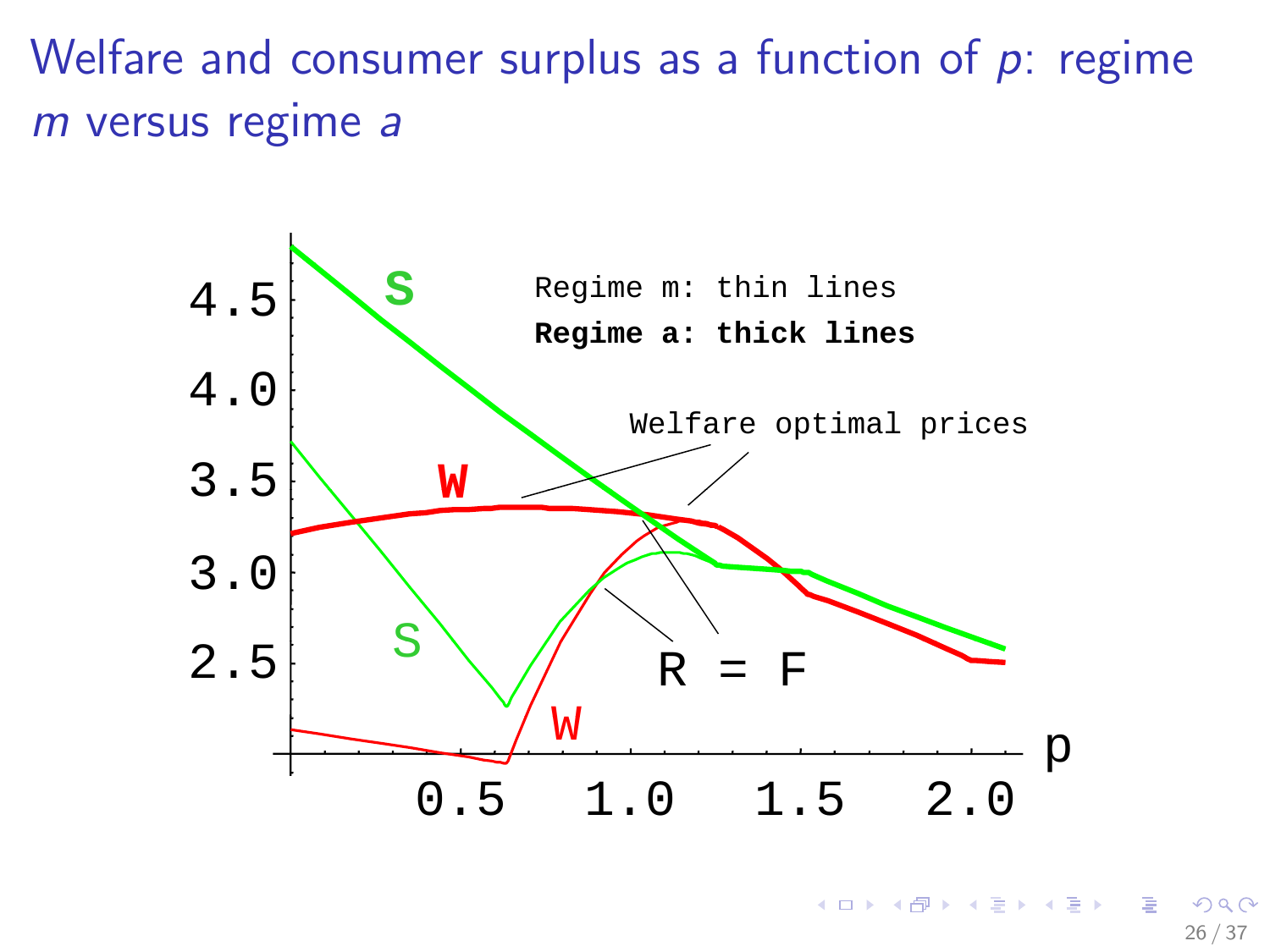Welfare and consumer surplus as a function of  $p$ : regime m versus regime a



 $\left\{ \begin{array}{ccc} 1 & 0 & 0 \\ 0 & 1 & 0 \end{array} \right\}$  ,  $\left\{ \begin{array}{ccc} 0 & 0 & 0 \\ 0 & 0 & 0 \end{array} \right\}$  $209$ 27 / 37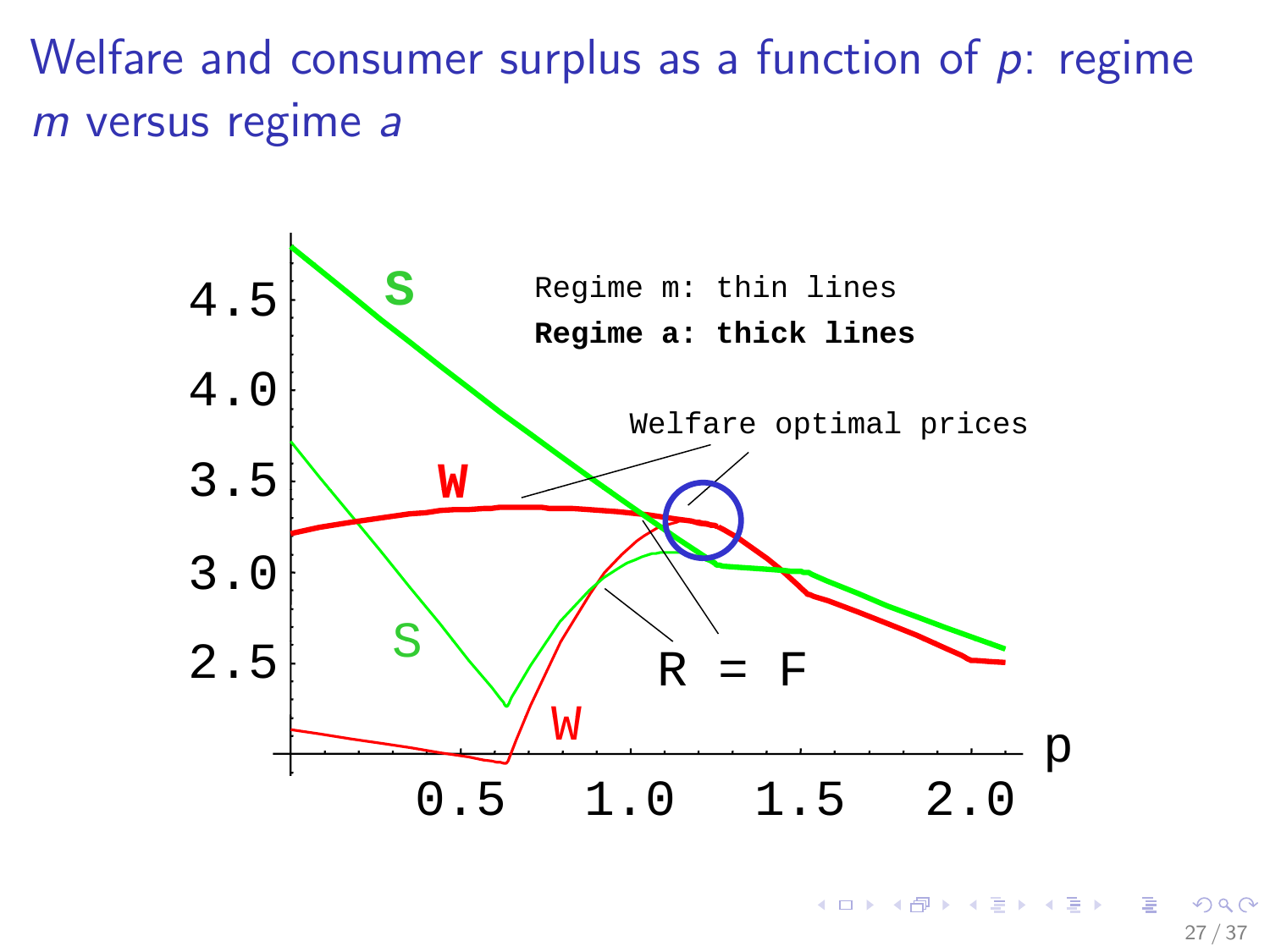Welfare and consumer surplus as a function of  $p$ : regime m versus regime a



**←ロ ▶ ← イ 同 →**  $\rightarrow$   $\equiv$   $\rightarrow$  $\rightarrow \equiv$  $209$ 28 / 37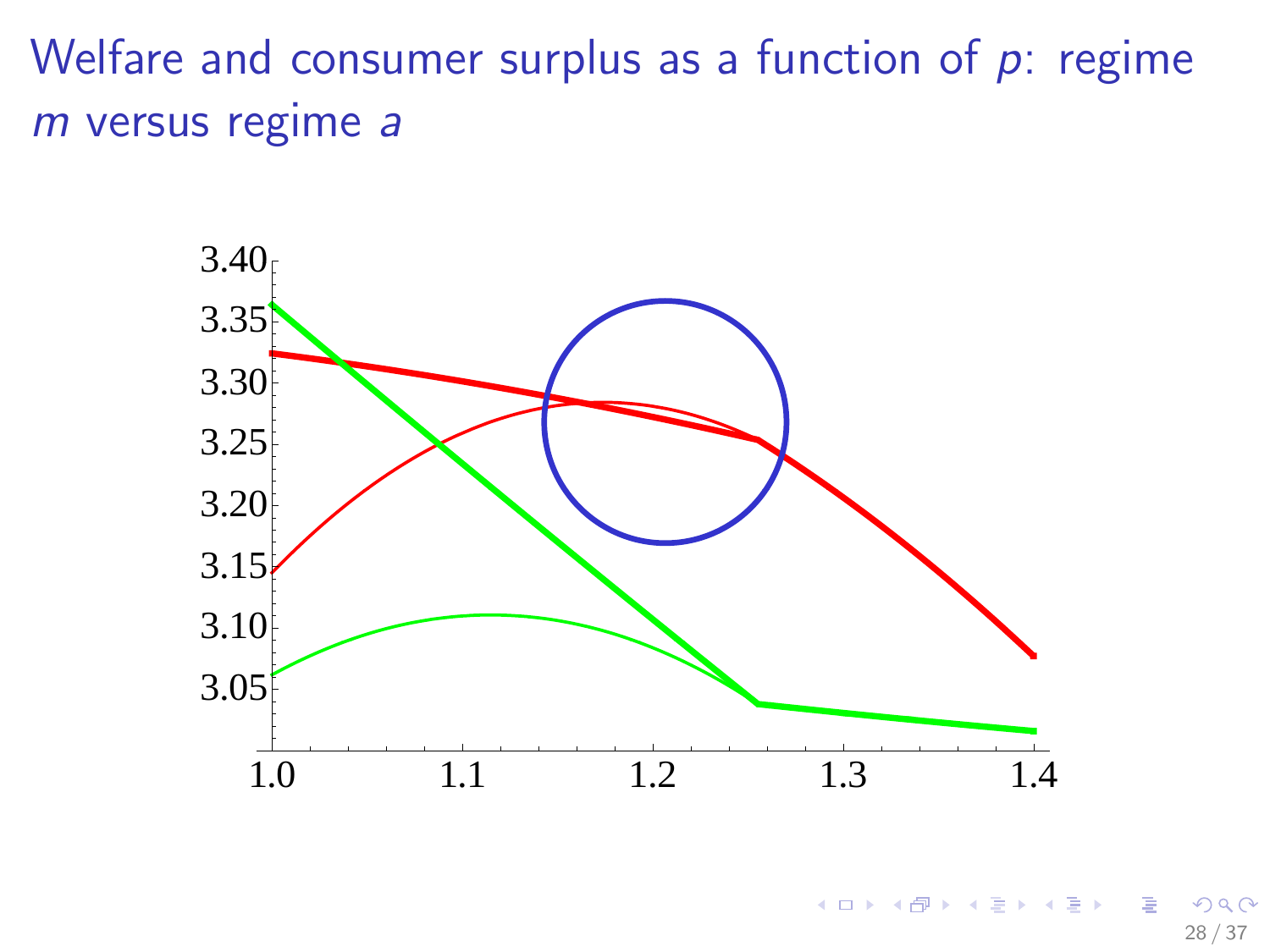# **Overview**

[Introduction](#page-2-0)

[Basic model without intermodal competition and environmental](#page-8-0) [externalities](#page-8-0)

[Linear tariffs and rail traffic maximization \(regime](#page-13-0) m)

[Linear tariffs and scarcity premiums/auctions \(regime](#page-19-0) a)

<span id="page-28-0"></span>[Extended model with intermodal competition and environmental](#page-28-0) [externalities](#page-28-0)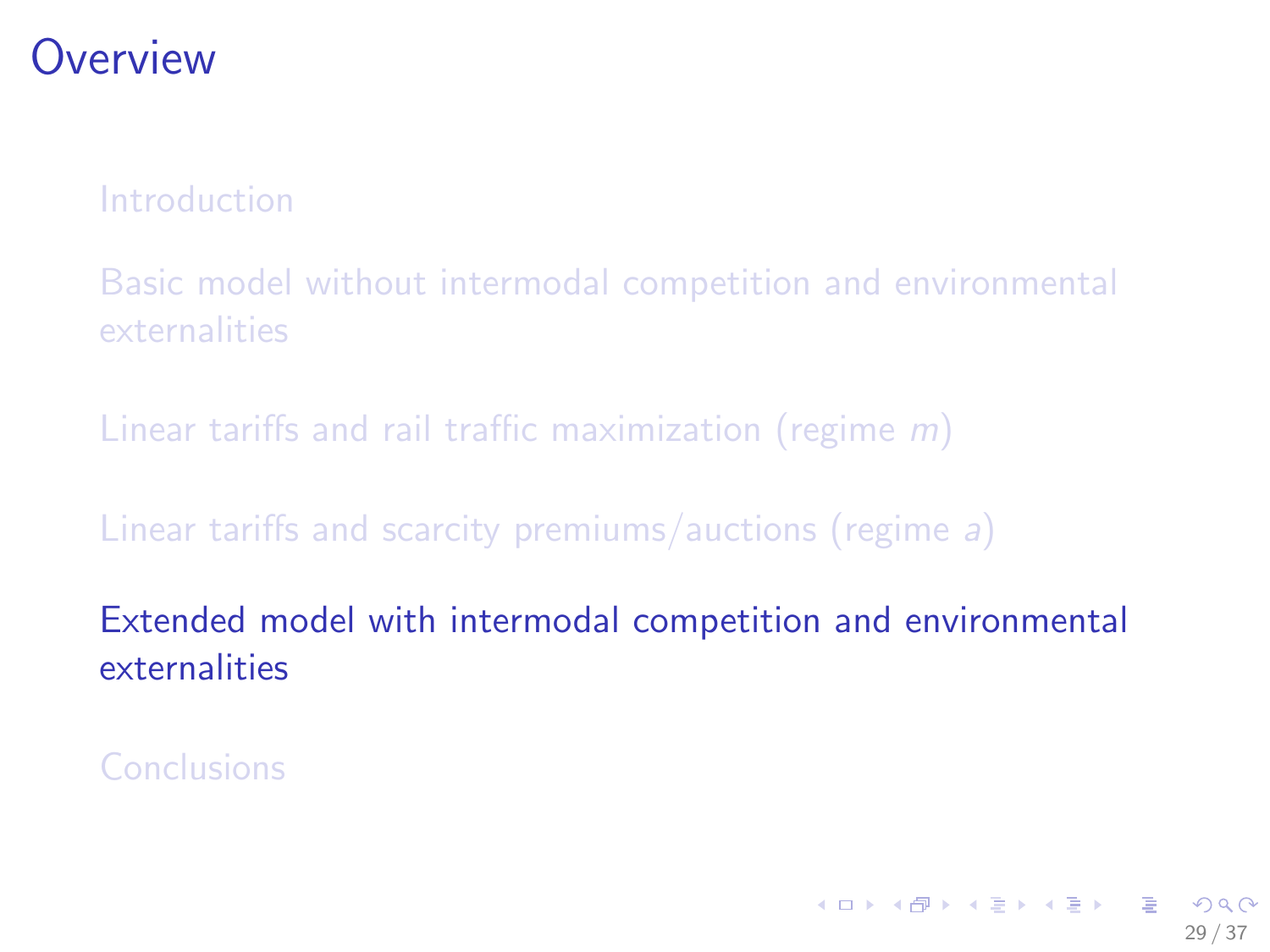# Extended model with intermodal competition and environmental externalities

- $\triangleright$  Marginal cost of road transport is constant
- $\blacktriangleright$  Perfect competition in road transport markets
- $\triangleright$  Road transport charges are determined by marginal costs (which may include congestion costs) and equal to  $\bar{p} > 0$  for  $x \in \{AB, BC\}$  and  $2\bar{p}$  for  $x = AC$
- Demand for rail services (index r) on o-d pairs  $y \in \{AB, BC\}$ is

 $D_y^r(p, p_{AC}, p_{BC}) :=$ 

$$
\begin{cases}\nD_y(p, p_{AC}, p_{BC}) & \text{for } p + p_y + C_y < \bar{p} \\
\max\{0, \bar{p} - p - D_{AC}(p, p_{AC}, p_{BC})\} & \text{for } p + p_y + C_y = \bar{p} \\
0 & \text{for } p + p_y \ge \bar{p}\n\end{cases}
$$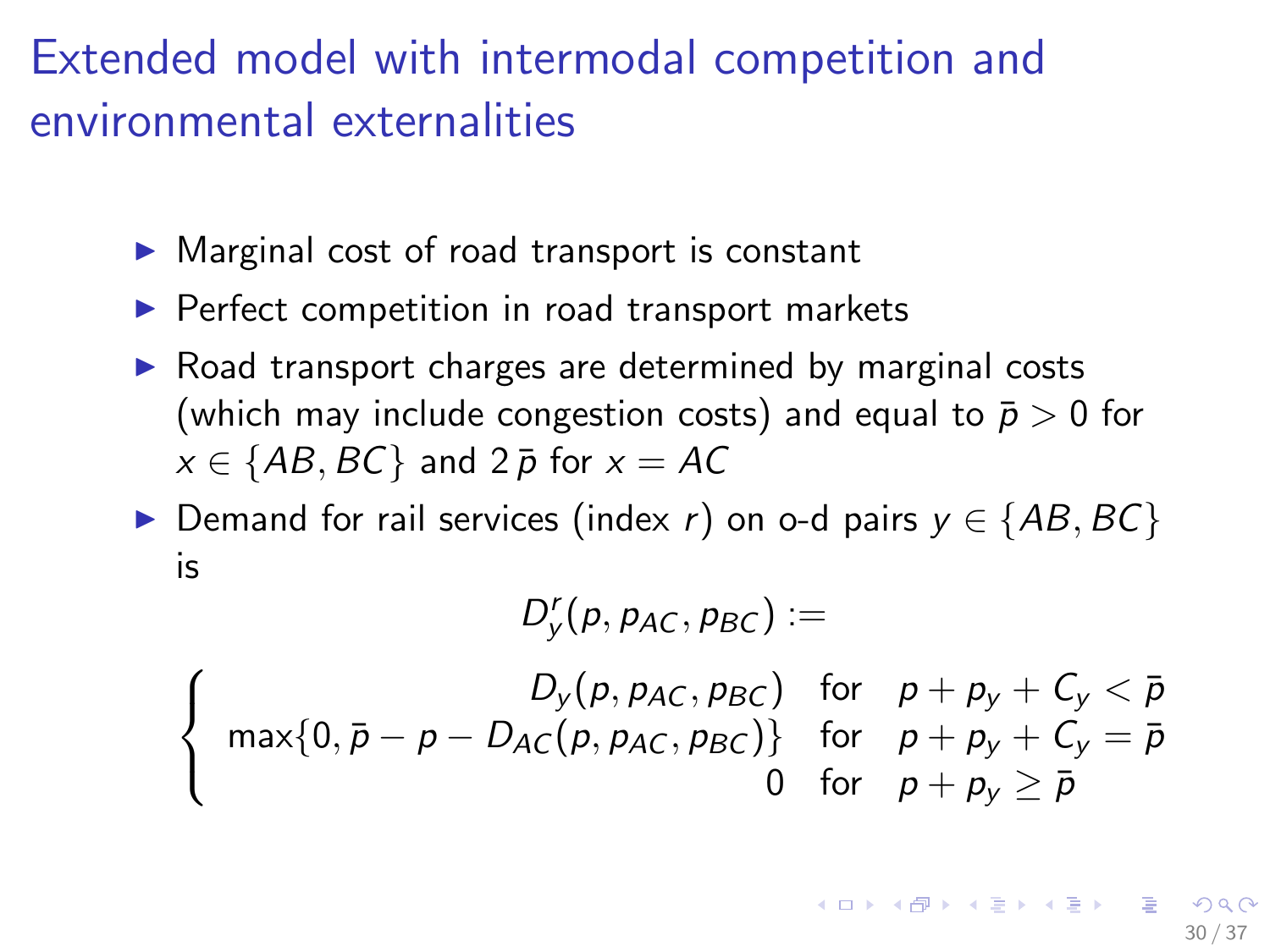# Extended model with intermodal competition

Demand for road services (index s) on o-d pair  $y \in \{AB, BC\}$ is

$$
D_y^s(p) := \max\{0, D_y(\bar{p}, p_{AB}, p_{BC}) - D_y^r(p, p_{AB}, p_{BC})\} \quad (1)
$$

- $\triangleright$  Demand for rail and road services on o-d pair  $x = AC$  analog
- $\blacktriangleright$  Environmental costs (i.e. the difference between environmental costs generated by road and rail transport services)

$$
\phi \left( q_{AB}^s + q_{BC}^s + 2 q_{AC}^s \right) \tag{2}
$$

31 / 37

**K ロ ▶ K 레 ▶ K 코 ▶ K 코 ▶ 『코』 ◆ 9 Q Q** 

with  $\phi > 0$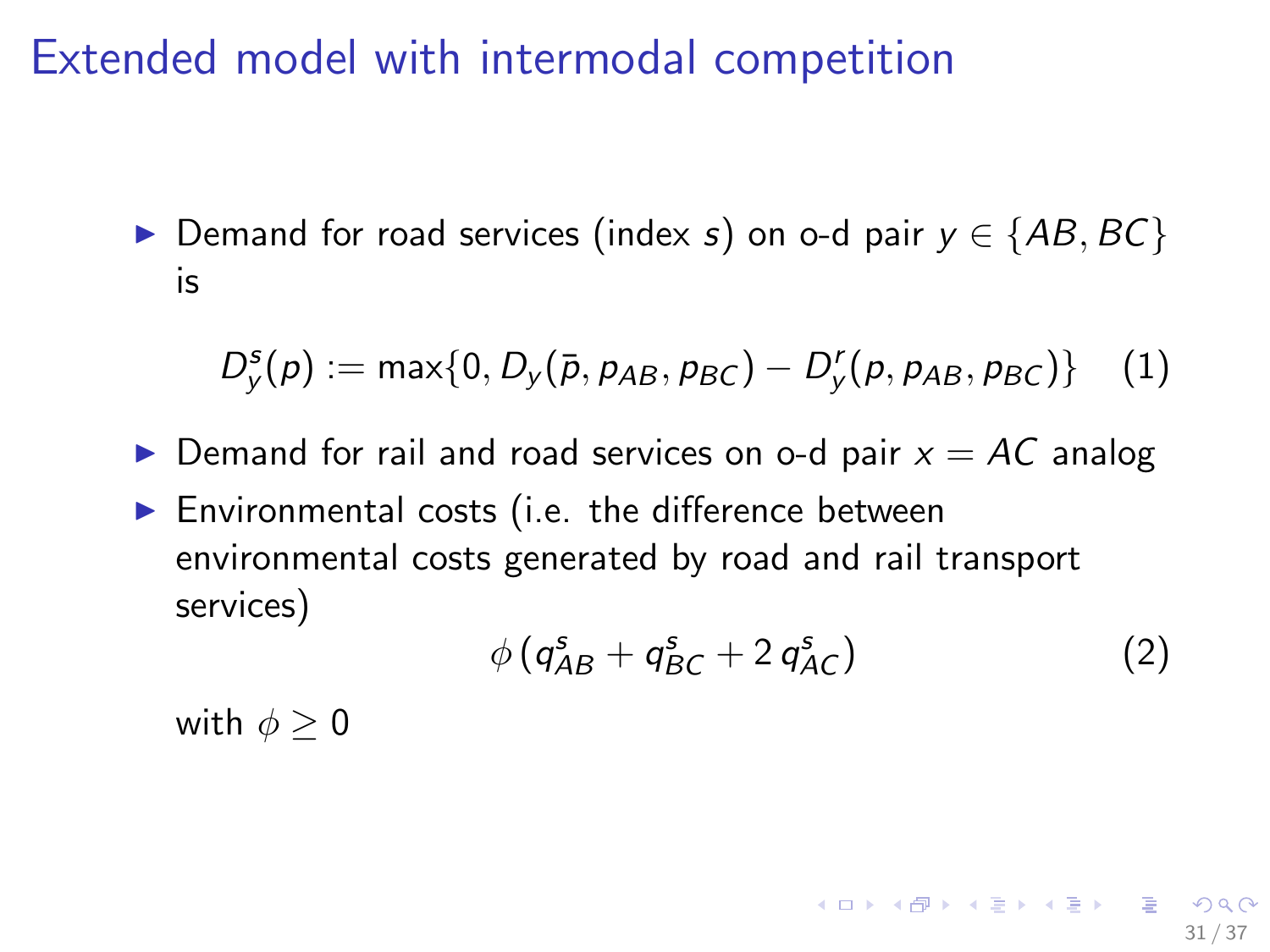Total prices under regime a with intermodal competition and environmental externalities ( $\bar{p} = 5/2$ )



 $\left\{ \begin{array}{ccc} 1 & 0 & 0 \\ 0 & 1 & 0 \end{array} \right\}$  ,  $\left\{ \begin{array}{ccc} 0 & 0 & 0 \\ 0 & 0 & 0 \end{array} \right\}$ 32 / 37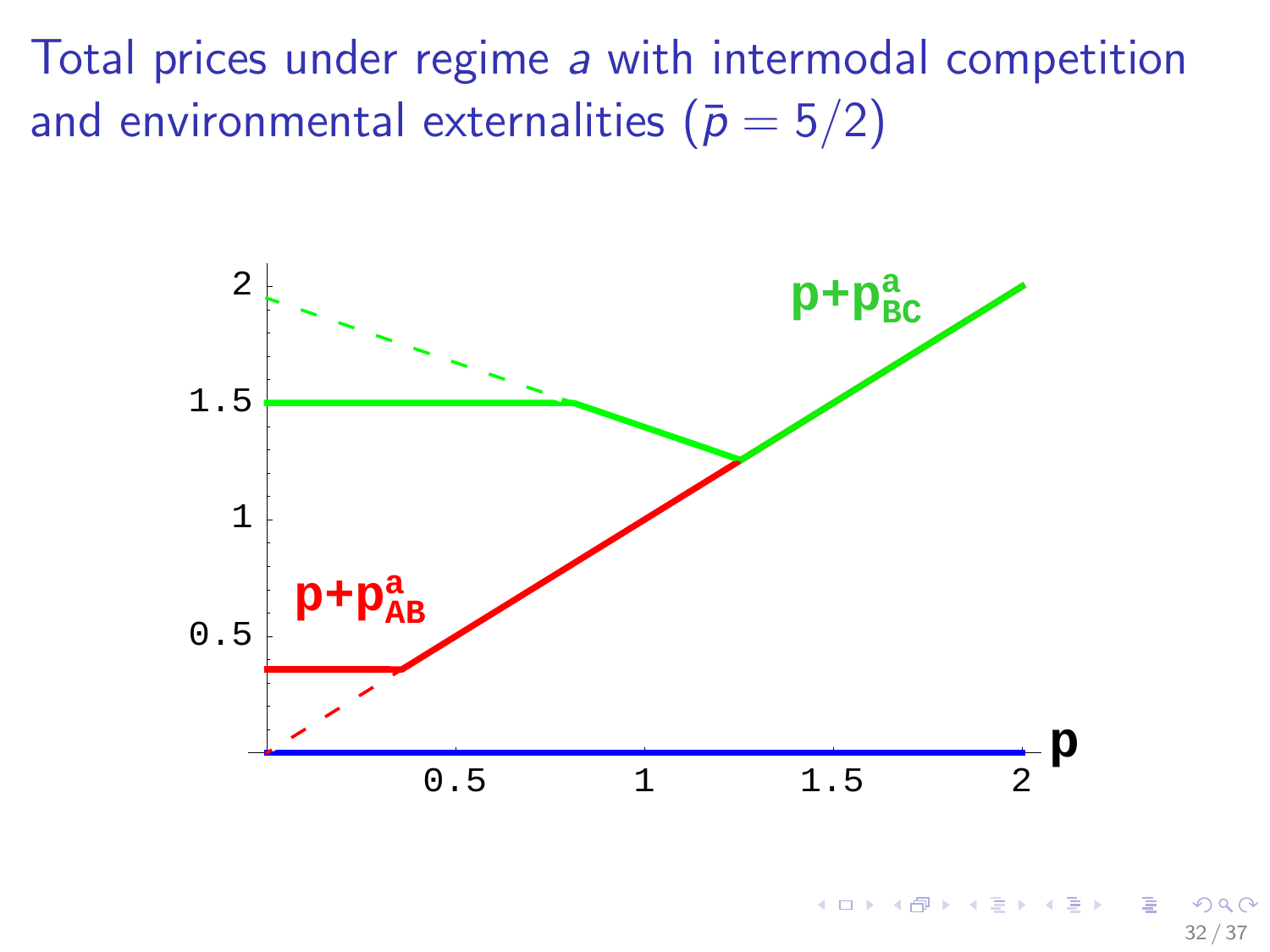Road and rail services as a function of  $p$  under regime m  $(\bar{p} = 5/2)$ 



メロメ メ御き メミメ メミメ 画  $QQQ$ 33 / 37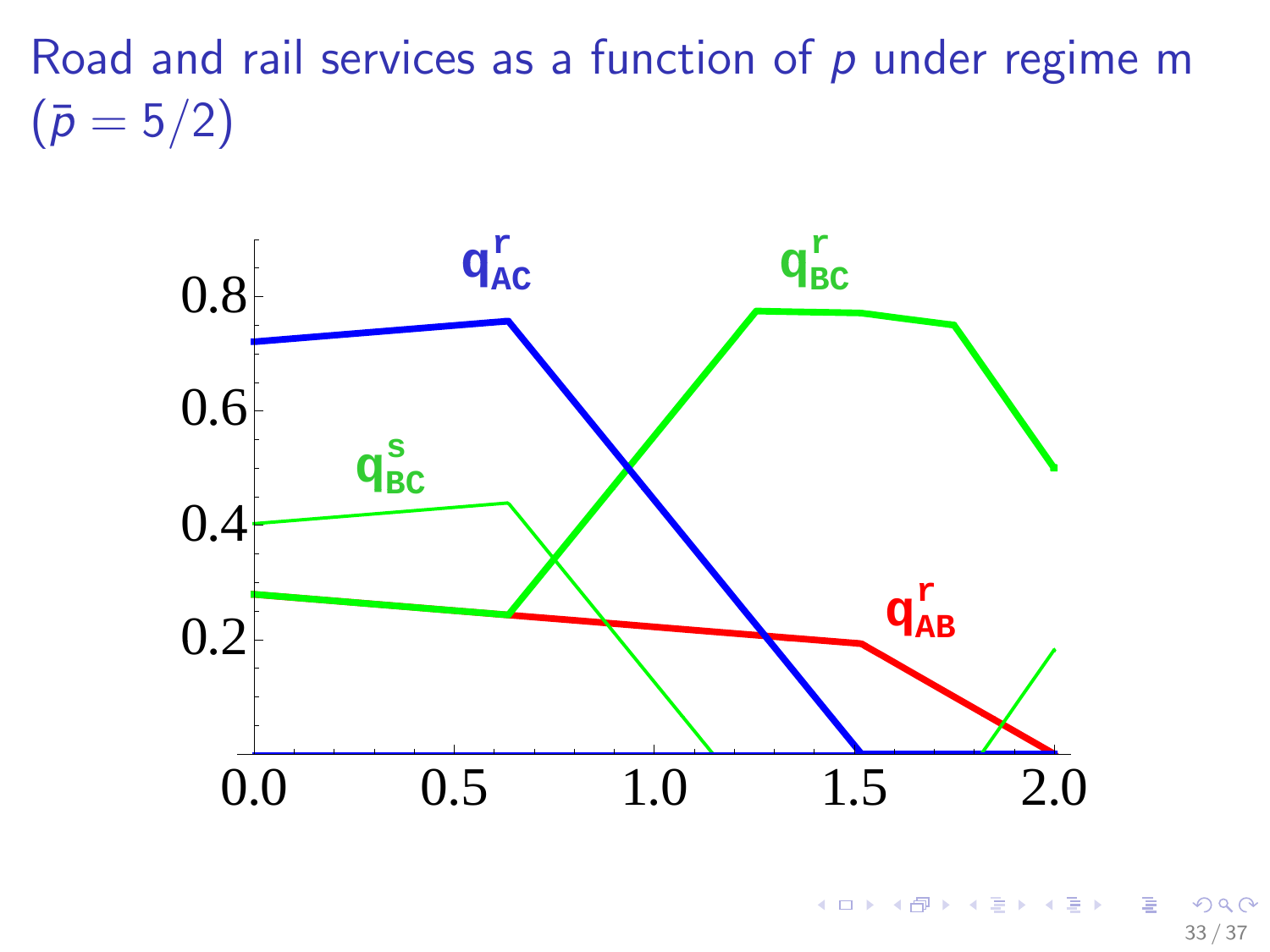Road and rail services as a function of  $p$  under regime a  $(\bar{p} = 5/2)$ 



メロト メ都 トメ ヨ トメ ヨト B  $\Omega$ 34 / 37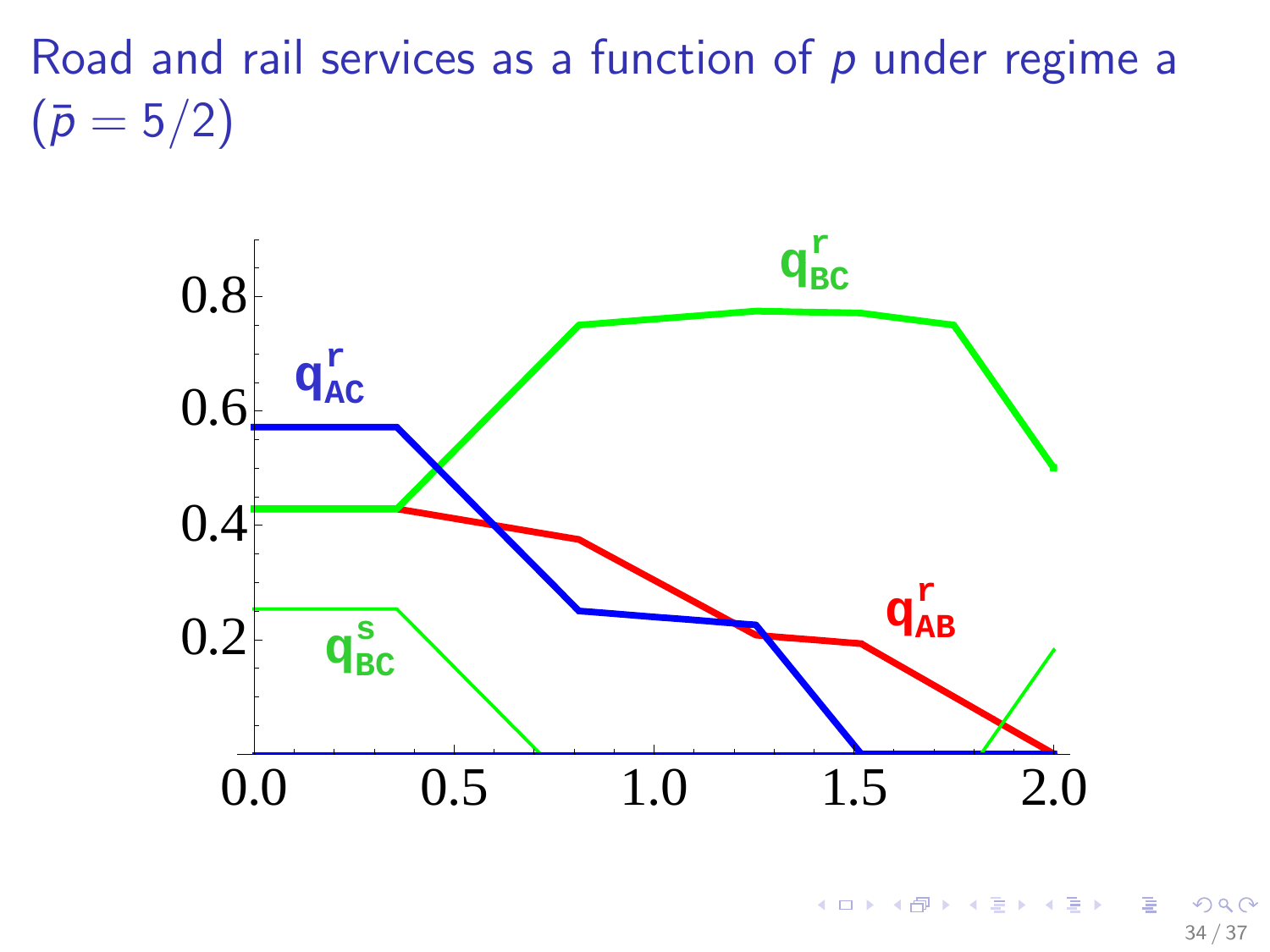# **Overview**

#### [Introduction](#page-2-0)

[Basic model without intermodal competition and environmental](#page-8-0) [externalities](#page-8-0)

[Linear tariffs and rail traffic maximization \(regime](#page-13-0) m)

[Linear tariffs and scarcity premiums/auctions \(regime](#page-19-0) a)

<span id="page-34-0"></span>[Extended model with intermodal competition and environmental](#page-28-0) [externalities](#page-28-0)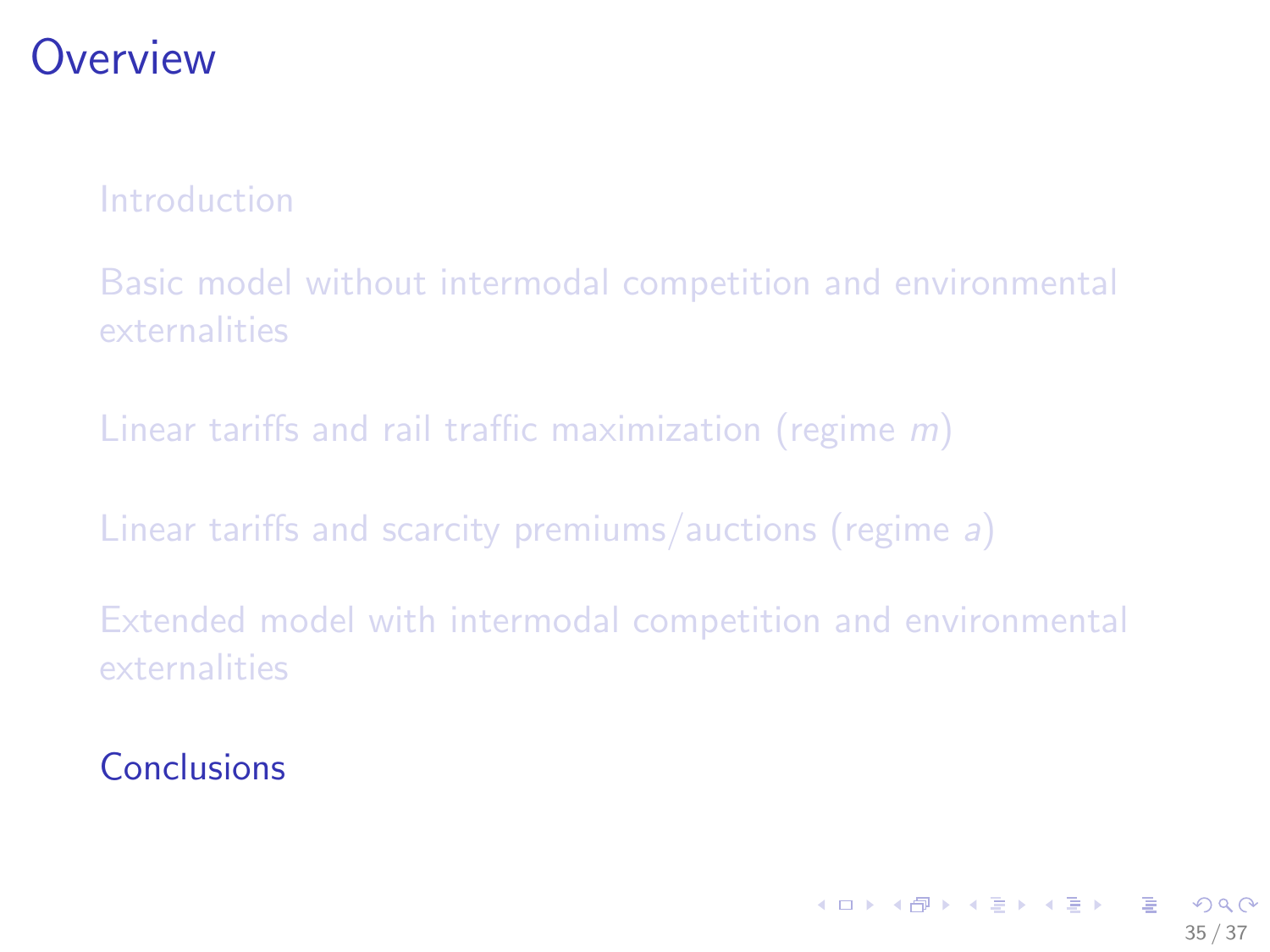- $\blacktriangleright$  Auctions may reduce total revenues of the rail network provider (for a given linear tariff)
- $\blacktriangleright$  Auctions may also reduce total surplus
- Intermodal competition and environmental externalities favor the use of auctions from a welfare perspective